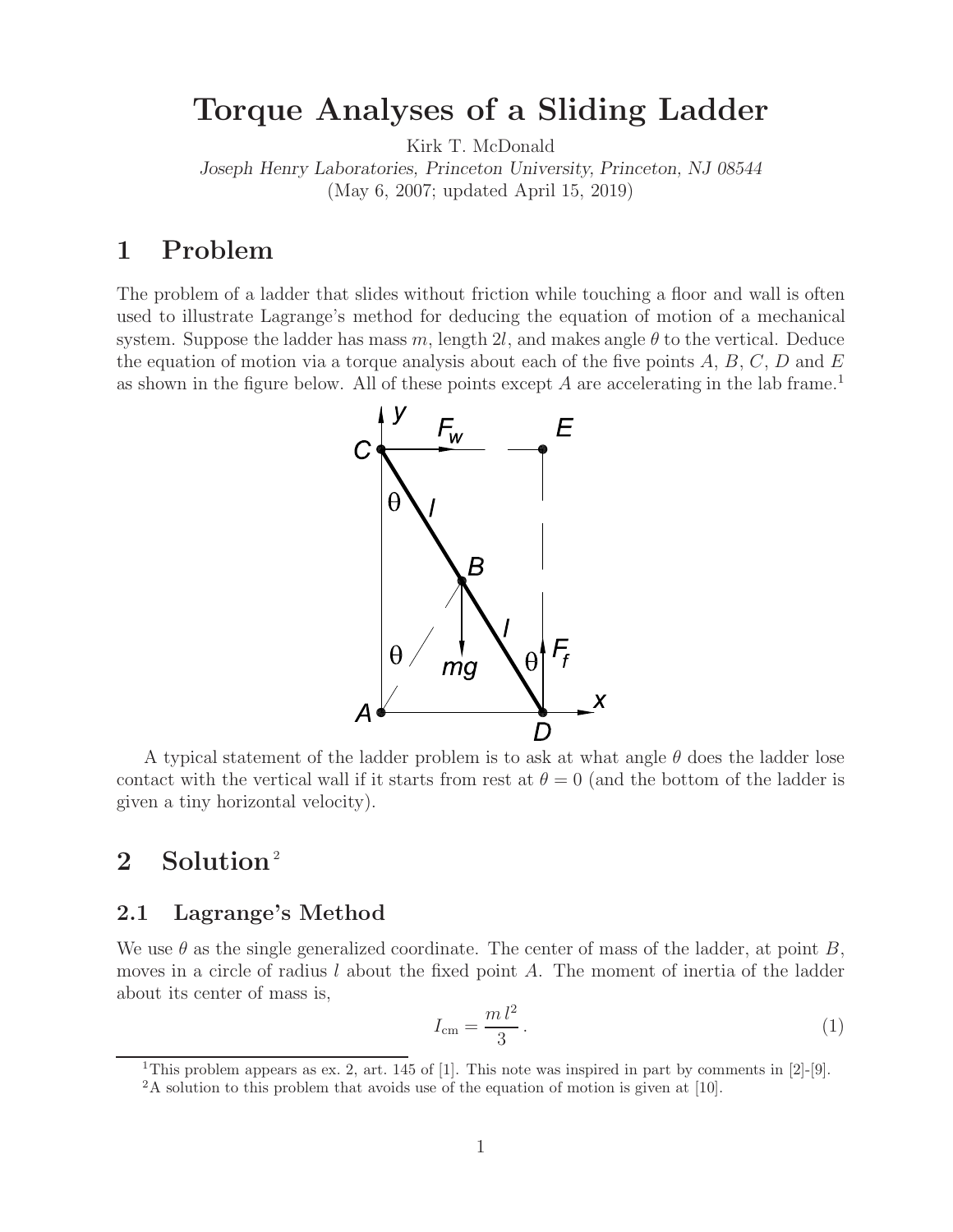The kinetic energy  $T$  of the sliding ladder consists of the kinetic energy of the motion of the center of mass plus the kinetic energy of rotation about the center of mass,

$$
T = \frac{m v_{\rm cm}^2}{2} + \frac{I_{\rm cm} \dot{\theta}^2}{2} = \frac{m (l\dot{\theta})^2}{2} + \frac{m l^2 \dot{\theta}^2}{6} = \frac{2m l^2 \dot{\theta}^2}{3}.
$$
 (2)

The gravitational potential energy  $V$  of the ladder relative to the floor is,

$$
V = m \, g \, l \, \cos \theta. \tag{3}
$$

The equation of motion of the ladder follows from Lagrange's equation,

$$
\frac{d}{dt}\frac{\partial \mathcal{L}}{\partial \dot{\theta}} = \frac{\partial \mathcal{L}}{\partial \theta},\tag{4}
$$

where the Lagrangian is  $\mathcal{L} = T - V$ . From eqs. (2)-(4) we find that,

$$
\ddot{\theta} = \frac{3g}{4l} \sin \theta. \tag{5}
$$

The ladder loses contact with the vertical wall when (horizontal) contact force  $F_w$  vanishes. This contact force causes the horizontal acceleration of the center of mass,

$$
F_w = m a_x. \tag{6}
$$

The x and y coordinates of the center of mass (so long as the ladder remains in contact with the wall) are,

$$
x_{\rm cm} = l\sin\theta, \qquad y_{\rm cm} = l\cos\theta,\tag{7}
$$

so the acceleration **a** of the center of mass has components,

$$
a_x = \ddot{x}_{\rm cm} = l \cos \theta \ddot{\theta} - l \sin \theta \dot{\theta}^2, \qquad a_y = \ddot{y}_{\rm cm} = -l \sin \theta \ddot{\theta} - l \cos \theta \dot{\theta}^2. \tag{8}
$$

The angular velocity  $\dot{\theta}$  of the ladder follows from conservation of energy,

$$
E_0 = m \, g \, l = E = T + V,\tag{9}
$$

so that<sup>3</sup>

$$
\dot{\theta}^2 = \frac{3g}{2l}(1 - \cos\theta). \tag{10}
$$

The ladder loses contact with the vertical wall when  $F_w = m a_x$  vanishes, which occurs when  $\cos \theta = 2/3$ , using eqs. (5), (8) and (10).<sup>4</sup>

 $3$ The equation of motion (5) can also be deduced by taking the time derivative of eq. (10), or conversely the energy equation (9) could be obtained by integrating the equation of motion (5).

<sup>&</sup>lt;sup>4</sup>If the ladder started from rest at angle  $\theta_0$ , it would lose contact with the wall when  $\cos \theta = 2 \cos \theta_0/3$ .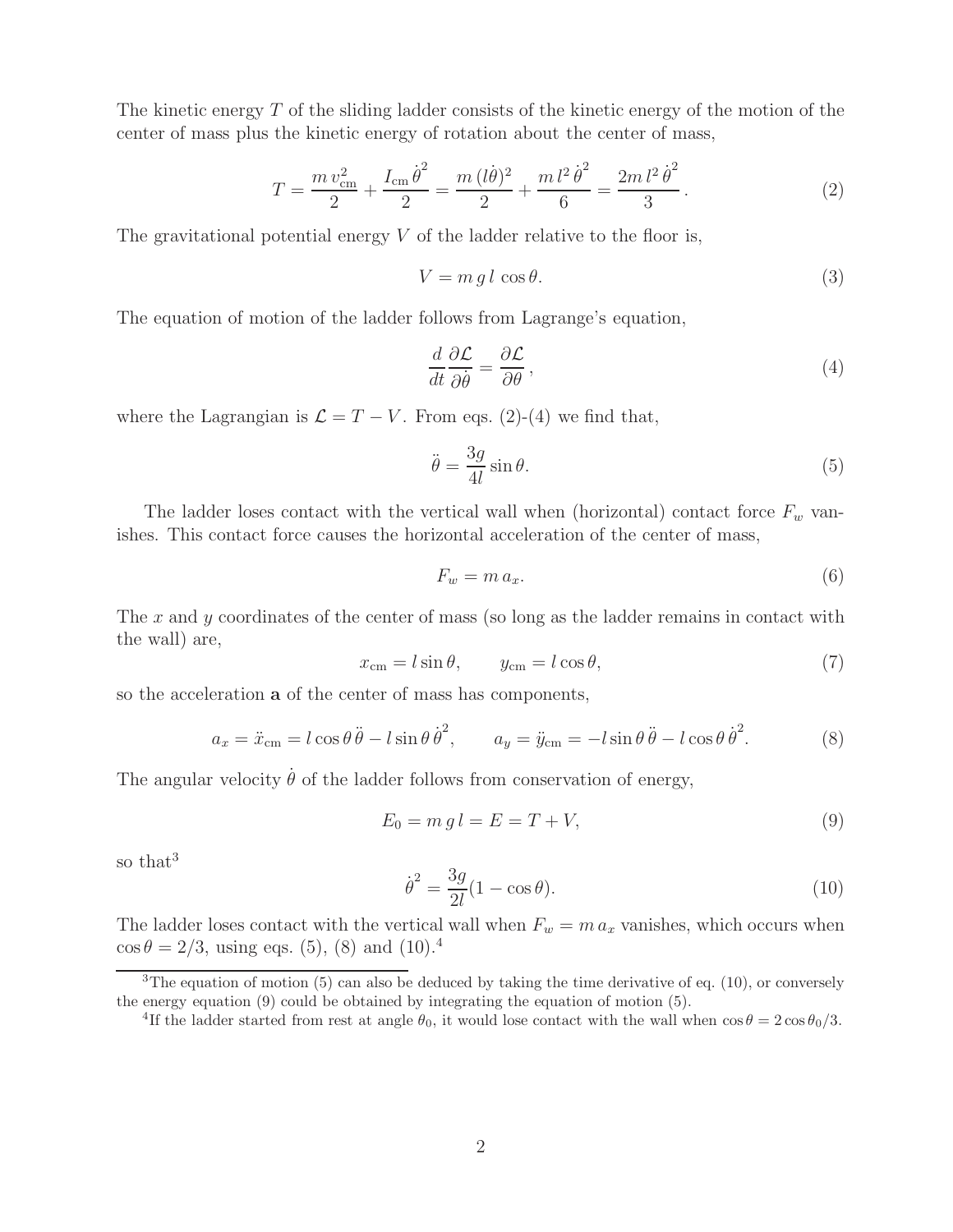### **2.2 Torque Analysis About Point** A

A Newtonian approach to the equation of motion of the sliding ladder is based on a torque analysis about some point. If that point is at rest, the torques are due only to the forces that are apparent in the lab frame. However, if the point is accelerating, there are additional ("fictitious") torques due to apparent forces associated with the use of an accelerated coordinate system.<sup>5</sup>

First, we consider an analysis about point A, which is fixed in the lab frame.

The torque equation is,

$$
\frac{dL_A}{dt} = \tau_A = 2F_f l \sin \theta - m g l \sin \theta - 2F_w l \cos \theta,\tag{11}
$$

where  $L_A$  is the angular momentum of the ladder about point  $A$ , and a torque is positive if its vector points along the  $+z$  axis in a right-handed coordinate system.

A subtlety of the torque analysis about point A (and about point  $E$ ) is that the rotation of the ladder is not rigid body rotation about this point, so the angular momentum is not the product of the momentum of inertia about point A times the angular velocity  $\dot{\theta}$ .

In general, the angular momentum of a rigid body with respect to a point equals the angular momentum of the center of mass motion with respect to that point, plus the angular momentum of the body relative to the center of mass.

The angular momentum of the center of mass motion of the ladder relative to point A is  $-ml^2\theta$ , while the angular momentum of the ladder relative to the center of mass is  $I_{\rm cm} \dot{\theta} = m l^2 \dot{\theta}/3$ , recalling eq. (1) and noting that the senses of these two rotations are opposite. Thus, the total angular momentum of the ladder about point  $A$  is,

$$
L_A = -m l^2 \dot{\theta} + \frac{m l^2 \dot{\theta}}{3} = -\frac{2m l^2 \dot{\theta}}{3}.
$$
 (12)

*We note that the moment of inertia of the ladder about point* A *(as well as that about points* C*,* D *and* E*) follows from the parallel axis theorem,*

$$
I_A = I_C = I_D = I_E = I_{\rm cm} + m l^2 = \frac{4}{3} m l^2.
$$
\n(13)

*But this moment of inertia is relevant only if the rotation of the center of mass about the point of reference and the rotation with respect to the center of mass are equal in magnitude and sign. In the present example this is true for points* C *and* D *but not points* A *and* E*. In particular,*  $L_A$  *of eq. (12) does not equal*  $-I_A \theta$ .

As previously discussed in eq.  $(6)$ , the horizontal force  $F_w$  equals the mass of the ladder times the horizontal acceleration of its center of mass, so that,

$$
F_w = m a_x = m l \cos \theta \ddot{\theta} - m l \sin \theta \dot{\theta}^2.
$$
 (14)

Similarly, the vertical force  $F_f$  is related to the vertical acceleration of the center of mass according to  $F_f - m g = m a_y$ , so that,

$$
F_f = m g + m a_y = m g - m l \sin \theta \ddot{\theta} - m l \cos \theta \dot{\theta}^2.
$$
 (15)

<sup>5</sup>Other forms of torque analyses are possible, as reviewed in the Appendix below.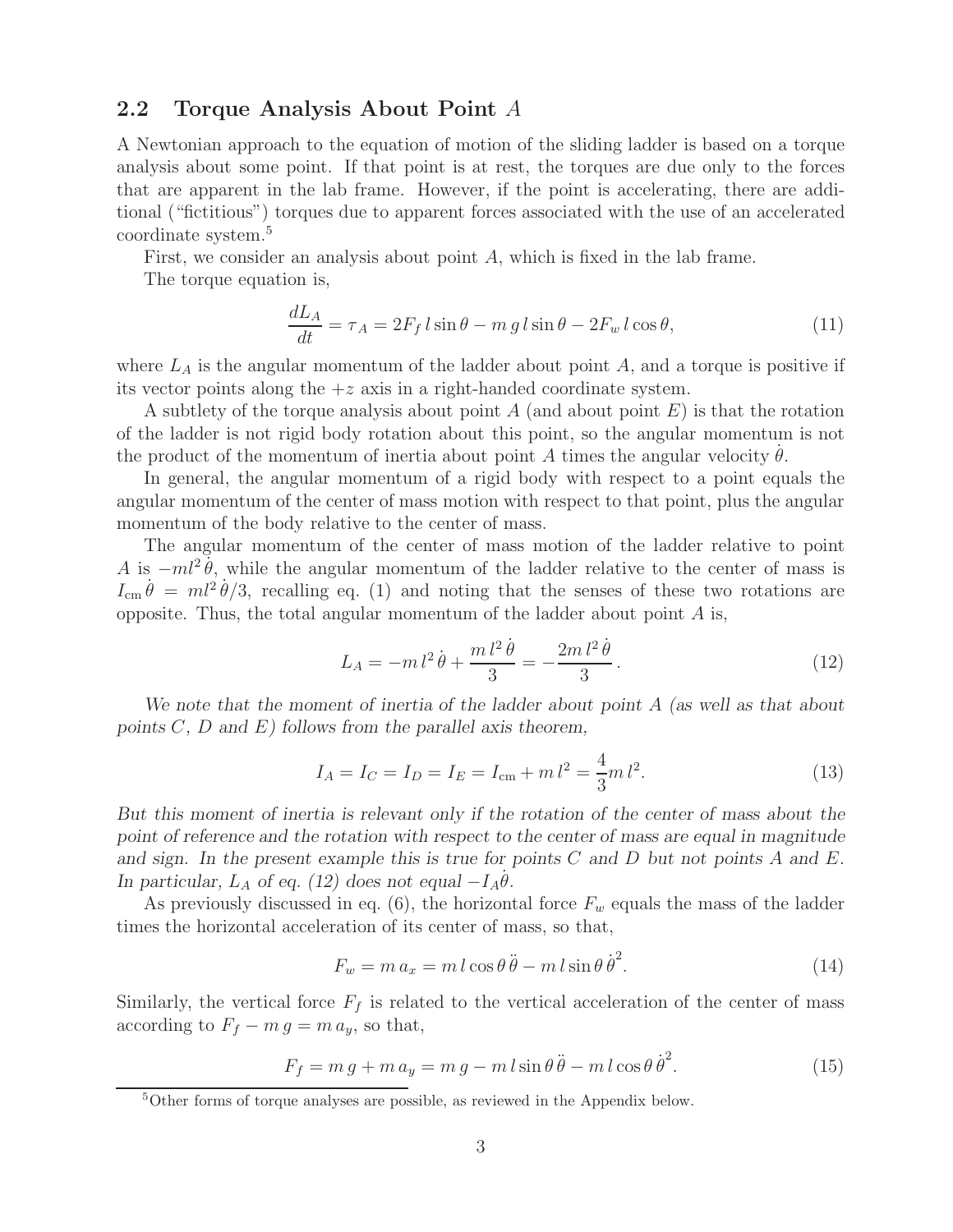Combining the torque equation  $(11)$  with eqs.  $(12)$ ,  $(14)$  and  $(15)$  we find,

$$
\frac{dL_A}{dt} = -\frac{2}{3}m l^2 \ddot{\theta} = \tau_A = 2m g l \sin \theta - 2m l^2 \sin^2 \theta \ddot{\theta} - 2m l^2 \cos \theta \sin \theta \dot{\theta}^2
$$

$$
-m g l \sin \theta - 2m l^2 \cos^2 \theta \ddot{\theta} + 2m l^2 \cos \theta \sin \theta \dot{\theta}^2
$$

$$
= m g l \sin \theta - 2m l^2 \ddot{\theta}, \qquad (16)
$$

which leads to the equation of motion (5).

### **2.3 Torque Analysis about Point** B

Points B-E are accelerating, so the torque analyses about these points must include the effect of the "coordinate" force,

$$
\mathbf{F}_P = -m\,\mathbf{a}_P,\tag{17}
$$

that appears to act on the center of mass according to an observer at a point  $P$  that is accelerating with respect to the lab frame [11].

However, if the point of reference is the center of mass of the system, the "coordinate" force (17) causes no torque, so a torque analysis about the center of mass has the same form whether or not the center of mass is accelerating.

Point  $B$  is the center of mass of the ladder. The angular momentum about point  $B$  is therefore,

$$
L_B = I_{\rm cm} \dot{\theta},\tag{18}
$$

and the torque equation is,

$$
\frac{dL_B}{dt} = \frac{m l^2 \ddot{\theta}}{3} = \tau_B = F_f l \sin \theta - F_w l \cos \theta
$$
  
=  $m g l \sin \theta - m l^2 \sin^2 \theta \ddot{\theta} - m l^2 \cos \theta \sin \theta \dot{\theta}^2$   
=  $m g l \sin \theta - m l^2 \ddot{\theta},$  (19)

which again leads to the equation of motion (5).

#### **2.4 Torque Analysis About Point** C

Point C has coordinates  $(0, 2y_{cm})$  so the "coordinate" force associated with taking this point as our reference point for a torque analysis is,

$$
\mathbf{F}_C = (0, -2m \ddot{y}_{cm}) = \left(0, 2m \, l \sin \theta \ddot{\theta} + 2m \, l \cos \theta \dot{\theta}^2\right),\tag{20}
$$

recalling eq. (8).

Since point  $C$  is located on the ladder, the angular momentum about point  $C$  is simply,

$$
L_C = I_C \dot{\theta} = \frac{4m l^2 \dot{\theta}}{3},\qquad(21)
$$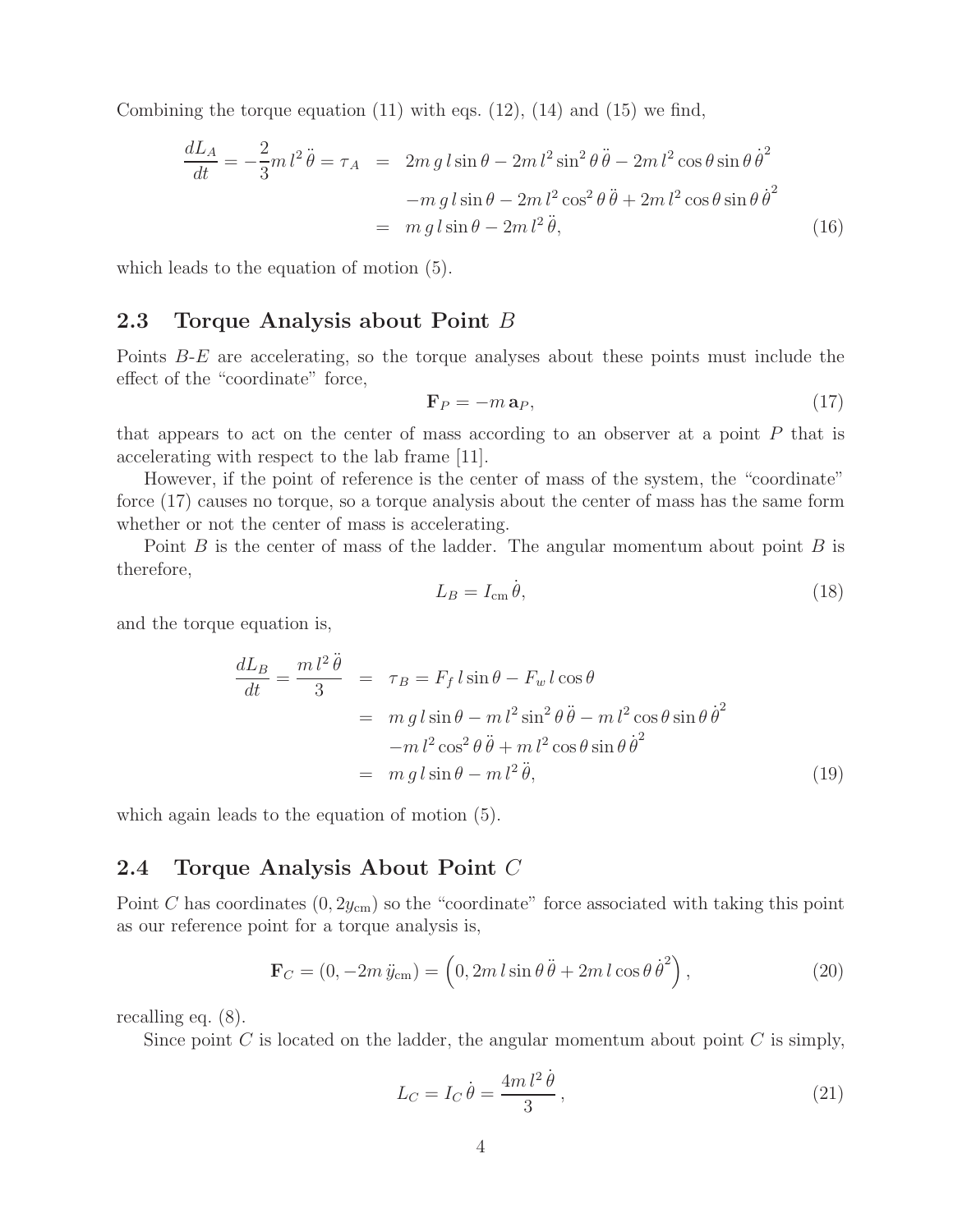recalling eq.  $(13)$ . The torque analysis about point C is then,

$$
\frac{dL_C}{dt} = \frac{4ml^2\ddot{\theta}}{3} = \tau_C + F_{C,y} l \sin \theta = -mg l \sin \theta + 2F_f l \sin \theta + F_{C,y} l \sin \theta
$$

$$
= -mg l \sin \theta
$$

$$
+ 2m g l \sin \theta - 2m l^2 \sin^2 \theta \ddot{\theta} - 2m l^2 \cos \theta \sin \theta \dot{\theta}^2
$$

$$
+ 2m l^2 \sin^2 \theta \ddot{\theta} + 2m l^2 \cos \theta \sin \theta \dot{\theta}^2
$$

$$
= mg l \sin \theta,
$$
(22)

which again leads to the equation of motion (5).

#### **2.5 Torque Analysis About Point** D

Point D has coordinates  $(2x_{cm}, 0)$  so the "coordinate" force associated with taking this point as our reference point for a torque analysis is,

$$
\mathbf{F}_D = (-2m\,\ddot{x}_{\rm cm}, 0) = \left(-2m\,l\cos\theta\,\ddot{\theta} + 2m\,l\sin\theta\,\dot{\theta}^2, 0\right),\tag{23}
$$

recalling eq. (8).

Since point  $D$  is located on the ladder, the angular momentum about point  $C$  is simply,

$$
L_D = I_D \dot{\theta} = \frac{4m l^2 \dot{\theta}}{3},\qquad(24)
$$

recalling eq.  $(13)$ . The torque analysis about point D is then,

$$
\frac{dL_D}{dt} = \frac{4m l^2 \ddot{\theta}}{3} = \tau_D - F_{D,x} l \cos \theta = m g l \sin \theta - 2F_w l \cos \theta - F_{D,x} l \cos \theta
$$
  

$$
= m g l \sin \theta
$$
  

$$
-2m l^2 \cos^2 \theta \ddot{\theta} + 2m l^2 \cos \theta \sin \theta \dot{\theta}^2
$$
  

$$
+2m l^2 \cos^2 \theta \ddot{\theta} - 2m l^2 \cos \theta \sin \theta \dot{\theta}^2
$$
  

$$
= m g l \sin \theta,
$$
 (25)

which again leads to the equation of motion  $(5)$ .

### **2.6 Torque Analysis About Point** E

The ordinary torques from the floor and wall about point E vanish, but we must still consider the torques due to gravity and to the "coordinate" forces.

Point E has coordinates  $(2x_{\rm cm}, 2y_{\rm cm})$  so the "coordinate" force associated with taking this point as our reference point for a torque analysis is,

$$
\mathbf{F}_E = (-2m\,\ddot{x}_{\rm cm}, -2m\,\ddot{y}_{\rm cm}) = \left(-2m\,l\cos\theta\,\ddot{\theta} + 2m\,l\sin\theta\,\dot{\theta}^2, 2m\,l\sin\theta\,\ddot{\theta} + 2m\,l\cos\theta\,\dot{\theta}^2\right),\tag{26}
$$

recalling eq. (8).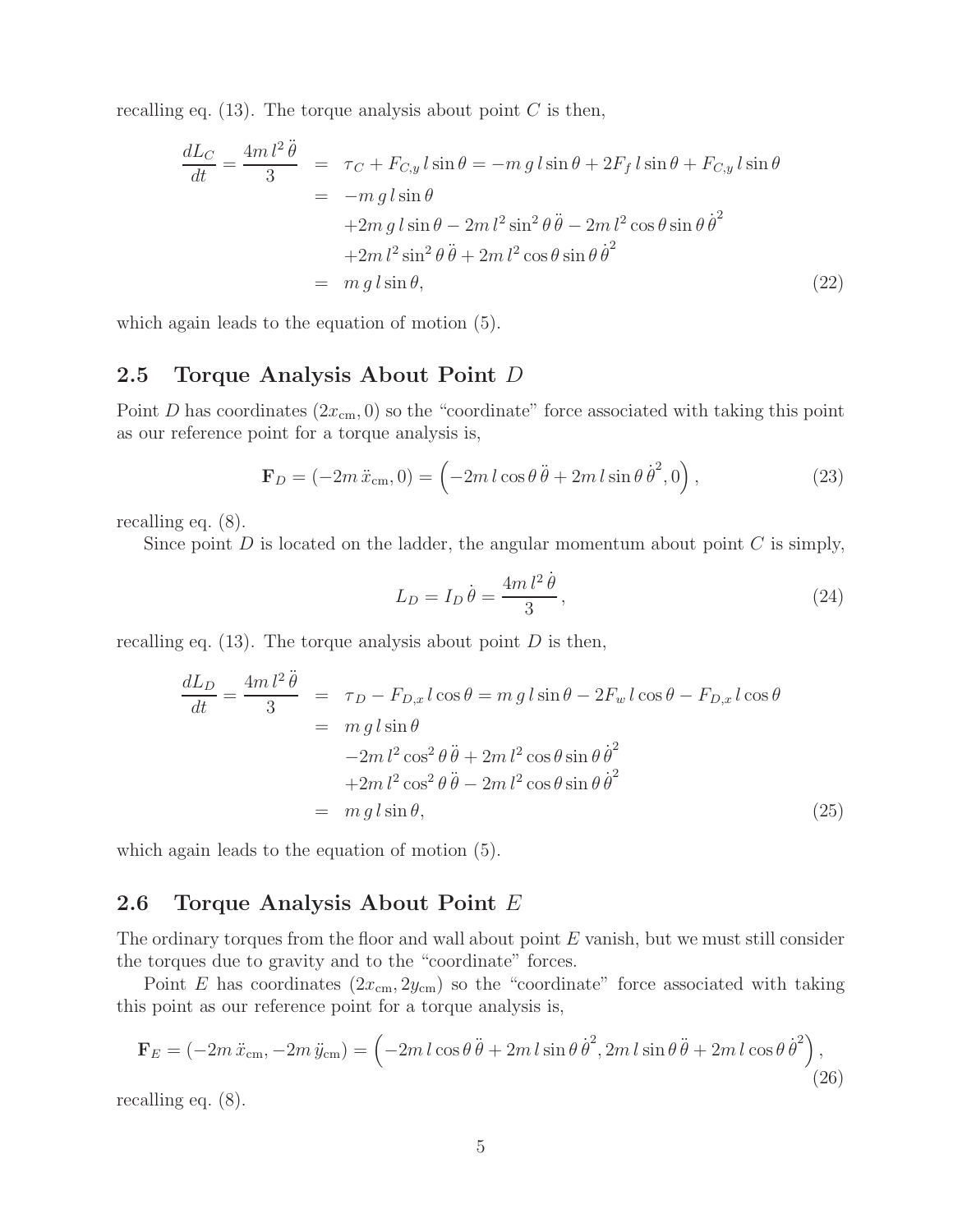Point E is not on the ladder, so we calculate its angular momentum as the sum of the angular momentum of the center of mass relative to point  $E$  plus the angular momentum relative to the center of mass,

$$
L_E = -m l^2 \dot{\theta} + \frac{m l^2 \dot{\theta}}{3} = -\frac{2m l^2 \dot{\theta}}{3},\qquad(27)
$$

as for the analysis about point A. The torque analysis about point  $E$  is then,

$$
\frac{dL_E}{dt} = -\frac{2m \, l^2 \ddot{\theta}}{3} = \tau_E - F_{E,y} l \sin \theta = m g l \sin \theta + F_{E,x} l \cos \theta - F_{E,y} l \sin \theta
$$

$$
= m g l \sin \theta
$$

$$
-2m l^2 \cos^2 \theta \ddot{\theta} + 2m l^2 \cos \theta \sin \theta \dot{\theta}^2
$$

$$
-2m l^2 \sin^2 \theta \ddot{\theta} - 2m l^2 \cos \theta \sin \theta \dot{\theta}^2
$$

$$
= m g l \sin \theta - 2m l^2 \ddot{\theta}, \qquad (28)
$$

which again leads to the equation of motion (5).

### **2.7 Comments**

We have deduced the equation of motion of the sliding ladder by six methods. Of these, Lagrange's method is perhaps the simplest. If a torque analysis is desired, it is simplest to use the center of mass as the reference point so that no "coordinate" forces appear in the calculation. The use of reference points not on the ladder, such as points A and E is complicated by the fact that the ladder is not in simple rigid-body rotation about these points, so the angular momentum must be calculated as the sum of that of the center of mass plus that relative to the center of mass.

# **A Appendix: The 5 Methods of Jensen** *(March 2019)*

*The theme of this Appendix is elaborated upon in [12].*

An interesting paper by Jensen [13] comments that many torque analyses in textbooks are misguided, but that there are (at least) 5 valid methods that can be used.<sup>6</sup> In this Appendix we illustrate these methods with analyses of the ladder problem based on point C of contact of the ladder with the vertical wall.

We first recall that Newton's second law for the momentum  $p = m v$  of a particle of time-independent mass m at position **x** with velocity  $\mathbf{v} = d\mathbf{x}/dt = \dot{\mathbf{x}}$  is,

$$
\frac{d\mathbf{p}}{dt} = \frac{d}{dt}m\,\mathbf{v} = m\,\mathbf{a} = \mathbf{F},\tag{29}
$$

where  $\mathbf{a} = d\mathbf{v}/dt$  and **F** is the force on the particle. This permits one to introduce the angular momentum **L** (with respect to the origin),

$$
\mathbf{L} = \mathbf{x} \times \mathbf{p} = \mathbf{x} \times m \mathbf{v},\tag{30}
$$

<sup>6</sup>Jensen makes no mention of Lagrange, or of the simple method of differentiating the conserved energy, although his methods concern only examples where these techniques could be used.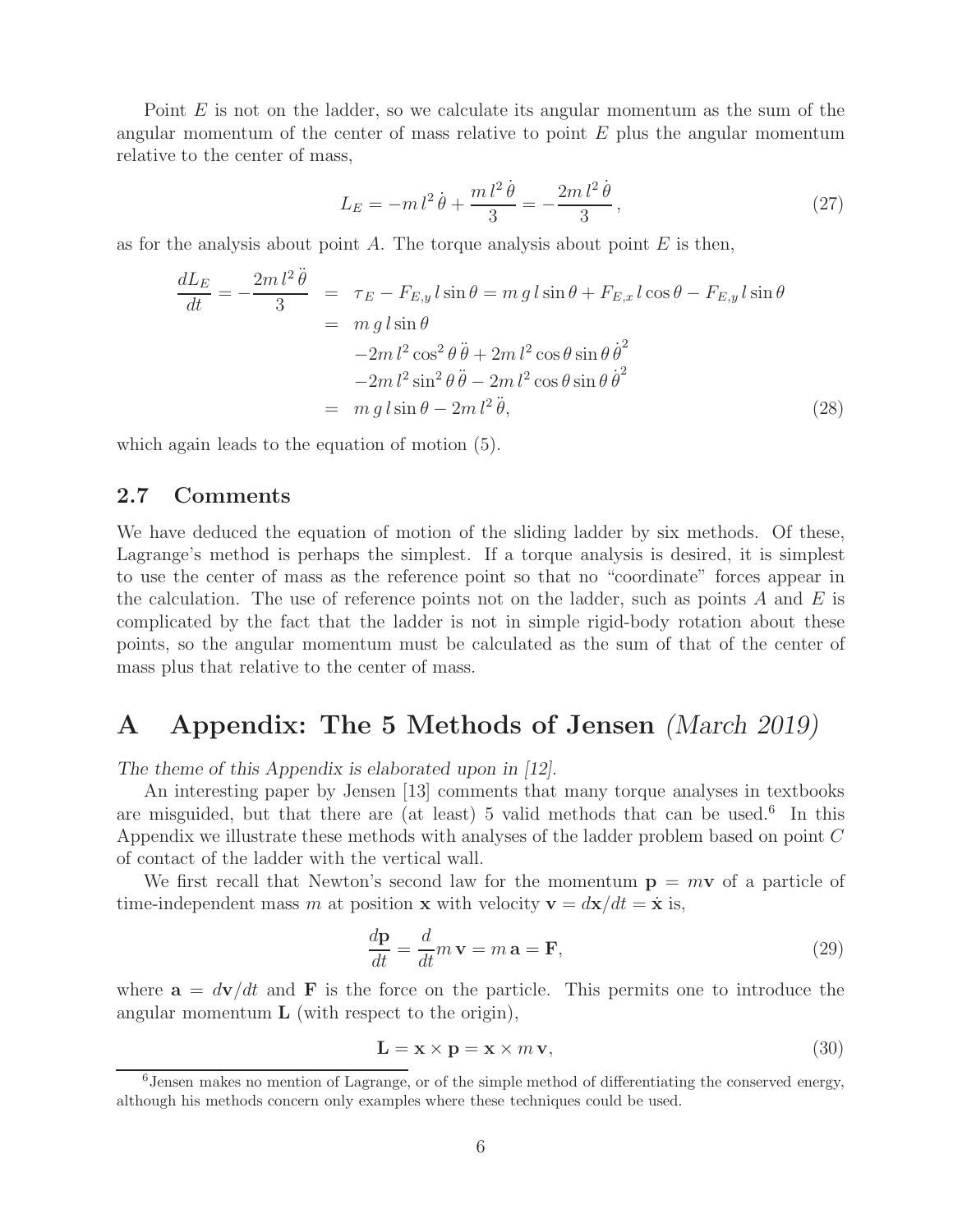which for time-independent mass obeys the relation,

$$
\frac{d\mathbf{L}}{dt} = \mathbf{v} \times m\,\mathbf{v} + \mathbf{x} \times \frac{d\mathbf{p}}{dt} = \mathbf{x} \times \mathbf{F} \equiv \boldsymbol{\tau},\tag{31}
$$

where the torque  $\tau$  is defined with respect to the origin.

For a set of particles, labeled by subscript  $i$ , of time-independent masses we can then write,

$$
m = \sum_{i} m_i, \quad m\mathbf{x}_{cm} = \sum_{i} m_i \mathbf{x}_i, \quad m\mathbf{v}_{cm} = \sum_{i} m_i \mathbf{v}_i, \quad m\mathbf{a}_{cm} = \sum_{i} m_i \mathbf{a}_i = \sum_{i} \mathbf{F}_i = \mathbf{F}, (32)
$$

which introduces quantities related to the center of mass of the system. Similarly, the total angular momentum **L** of the system with respect to the origin can be written,

$$
\mathbf{L} = \sum_{i} \mathbf{L}_{i} = \sum_{i} m_{i} \mathbf{x}_{i} \times \mathbf{v}_{i}
$$
  
=  $\sum_{i} m_{i} (\mathbf{x}_{i} - \mathbf{x}_{cm}) \times (\mathbf{v}_{i} - \mathbf{v}_{cm}) + \sum_{i} m_{i} \mathbf{x}_{i} \times \mathbf{v}_{cm} + \mathbf{x}_{cm} \times \sum_{i} m_{i} \mathbf{v}_{i} - \sum_{i} m_{i} \mathbf{x}_{cm} \times \mathbf{v}_{cm}= \mathbf{L}_{cm} + m \mathbf{x}_{cm} \times \mathbf{v}_{cm} + \mathbf{x}_{cm} \times m \mathbf{v}_{cm} - m \mathbf{x}_{cm} \times \mathbf{v}_{cm} = \mathbf{L}_{cm} + \mathbf{x}_{cm} \times m \mathbf{v}_{cm},$  (33)

where the angular momentum  $L_{cm}$  with respect to the center of mass is defined by,

$$
\mathbf{L}_{\text{cm}} = \sum_{i} m_i (\mathbf{x}_i - \mathbf{x}_{\text{cm}}) \times (\mathbf{v}_i - \mathbf{v}_{\text{cm}}).
$$
 (34)

Equation (33) is the familiar decomposition of the total angular momentum with respect to the origin as the sum of the ("spin") angular momentum **L**cm with respect to the center of mass plus the ("orbital") angular momentum  $\mathbf{x}_{cm} \times m\mathbf{v}_{cm}$  of the system (with respect to the origin) as if the mass were concentrated at the center of mass.

The time dependence of the total angular momentum **L** is related by,

$$
\frac{d\mathbf{L}}{dt} = \sum_{i} \frac{d\mathbf{L}_i}{dt} = \sum_{i} \mathbf{x}_i \times \mathbf{F}_i = \sum_{i} \tau_i = \tau,
$$
\n(35)

where the total torque  $\tau$  is defined with respect to the origin.

In addition to considering angular momentum with respect to the origin and to the center of mass, it is useful to consider it relative to a general point P that may or may not be in motion in the inertial lab frame.

The torque  $\tau_P$  about point P is related to the torque  $\tau$  about the origin by,

$$
\boldsymbol{\tau}_P = \sum_i (\mathbf{x}_i - \mathbf{x}_P) \times \mathbf{F}_i = \boldsymbol{\tau} - \mathbf{x}_P \times \mathbf{F} = \boldsymbol{\tau} - \mathbf{x}_P \times m \, \mathbf{a}_{\text{cm}}.
$$
 (36)

Jensen (following an interesting discussion in [14]) noted that the angular momentum with respect to a point  $P$  can be defined in two ways.<sup>7</sup>

<sup>&</sup>lt;sup>7</sup>The angular momenta  $\mathbf{L}_P$  and  $\mathbf{L}'_P$  are called absolute and relative, respectively, in [7].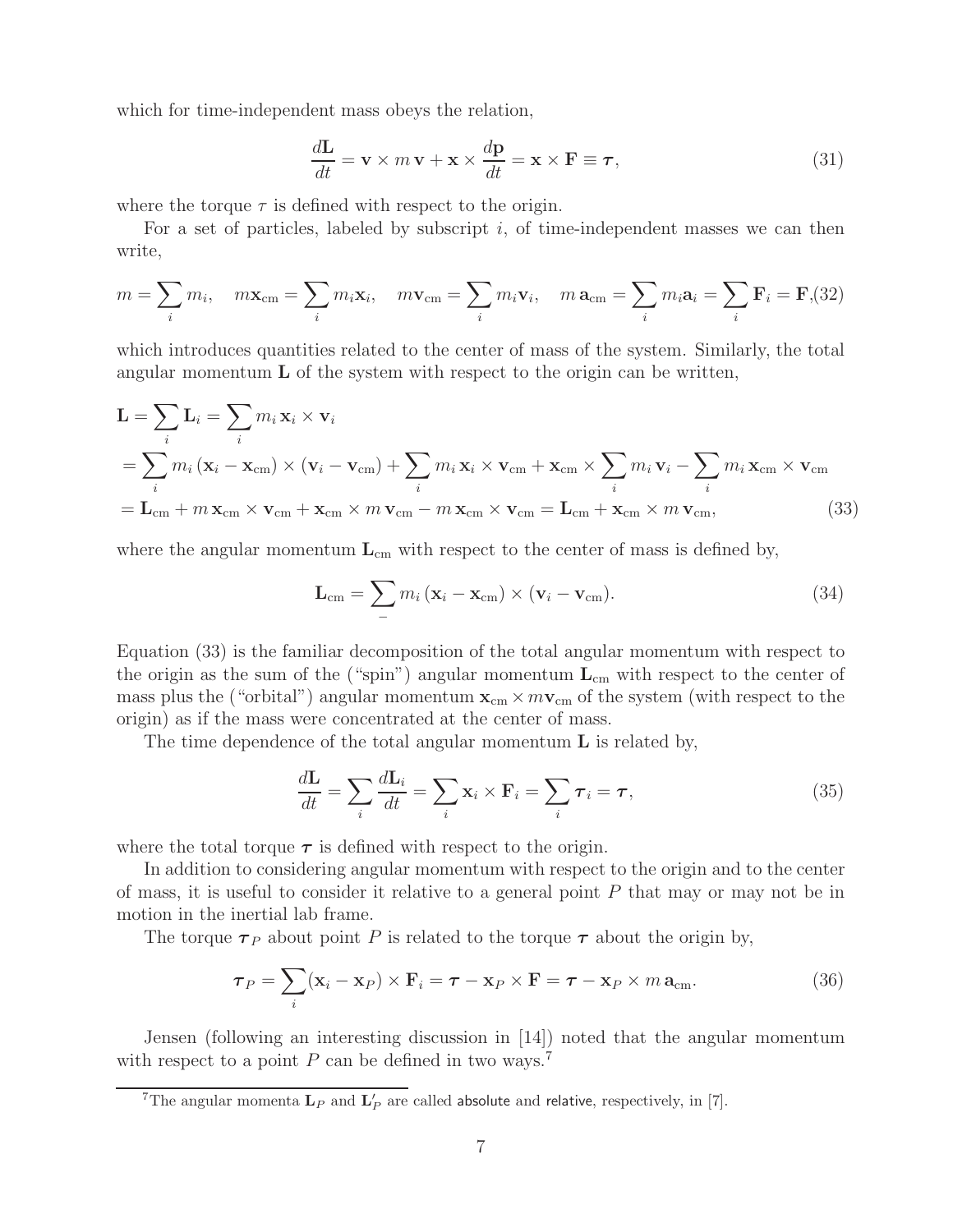#### **First Definition: L***<sup>P</sup>*

Jensen defined  $L_P$  to be the angular momentum with respect to  $P$ , ignoring possible motion of  $P,$ <sup>8,9</sup>

$$
\mathbf{L}_P = \sum_i (\mathbf{x}_i - \mathbf{x}_P) \times m_i \mathbf{v}_i = \mathbf{L} - \mathbf{x}_P \times m \mathbf{v}_{\rm cm} = \mathbf{L}_{\rm cm} + (\mathbf{x}_{\rm cm} - \mathbf{x}_P) \times m \mathbf{v}_{\rm cm}.
$$
 (37)

However, when considering  $d\mathbf{L}_P/dt$ , one should take the possible velocity  $\mathbf{v}_P$  into account,<sup>10</sup>

$$
\frac{d\mathbf{L}_P}{dt} = \frac{d\mathbf{L}}{dt} - \mathbf{x}_P \times m \, \mathbf{a}_{\text{cm}} - \mathbf{v}_P \times m \, \mathbf{v}_{\text{cm}} = \boldsymbol{\tau}_P + m \, \mathbf{v}_{\text{cm}} \times \mathbf{v}_P.
$$
 (38)

### Second Definition:  $L'_P$

If point  $P$  is moving in the lab frame, one can also define the angular momentum with respect to P similarly to eq. (34) for that with respect to the center of mass,<sup>11,12</sup>

$$
\mathbf{L}'_P = \sum_i (\mathbf{x}_i - \mathbf{x}_P) \times m_i (\mathbf{v}_i - \mathbf{v}_P) = \mathbf{L} - \mathbf{x}_{cm} \times m \mathbf{v}_P - \mathbf{x}_P \times m (\mathbf{v}_{cm} - \mathbf{v}_P)
$$
  
=  $\mathbf{L}_{cm} + (\mathbf{x}_{cm} - \mathbf{x}_P) \times m (\mathbf{v}_{cm} - \mathbf{v}_P) = \mathbf{L}_P - (\mathbf{x}_{cm} - \mathbf{x}_P) \times m \mathbf{v}_P.$  (39)

Of course, if  $\mathbf{v}_P = 0$ , then  $\mathbf{L}'_P = \mathbf{L}_P$ .

The time derivative of  $\mathbf{L}'_P$  is, recalling eq. (38),

$$
\frac{d\mathbf{L}_P'}{dt} = \frac{d\mathbf{L}_P}{dt} - \mathbf{v}_{\rm cm} \times m \mathbf{v}_P - (\mathbf{x}_{\rm cm} - \mathbf{x}_P) \times m \mathbf{a}_P = \boldsymbol{\tau}_P + (\mathbf{x}_{\rm cm} - \mathbf{x}_P) \times (-m \mathbf{a}_P) \equiv \boldsymbol{\tau}'_P. (40)
$$

Since the moving point P defines a (nonrotating) accelerated frame, the equation of motion of the angular momentum  $\mathbf{L}'_P$  relative to this moving point includes the "fictitious" torque associated with the "fictitious" (coordinate) force −m **a***<sup>P</sup>* that appears in this frame to act on the center of mass of the system.

#### **Point** P **is the Center of Mass of the System**

In eqs.  $(37)-(40)$ , the point P could be any point, moving or not. In particular, it could be at the center of mass. In this case, eqs. (37)-(40) become,

$$
\mathbf{L}_P = \mathbf{L}'_P = \mathbf{L}_{\text{cm}}, \qquad \frac{d\mathbf{L}_P}{dt} = \frac{d\mathbf{L}'_P}{dt} = \frac{d\mathbf{L}_{\text{cm}}}{dt} = \boldsymbol{\tau}_{\text{cm}}, \tag{41}
$$

which is the well-known torque analysis with respect to the center of mass.

<sup>8</sup>Our notation differs from that of Jensen [13].

<sup>&</sup>lt;sup>9</sup>An early use in English of  $\mathbf{L}_P$ , for a fixed point P, is in art. 134 of [1]. A use of  $\mathbf{L}_P$  in an introductory text is implicit on p. 249 of [15] in the statement: *we shall require the moment of force about* P *to equal the* rate of change of angular momentum about P (P being the point of contact).

 $^{10}$ Equation (38) is also deduced in sec. 11.8, p. 256 of [16] and sec. 2 of [17].

<sup>&</sup>lt;sup>11</sup>An early use of  $\mathbf{L}'_P$  is in sec. 4.2 of [18].

<sup>&</sup>lt;sup>12</sup>Even when point P is moving, one can consider use of angular momentum  $\mathbf{L}_P$  rather than  $\mathbf{L}'_P$ , so if the angular momentum with respect to a point is not clearly defined, confusion can result.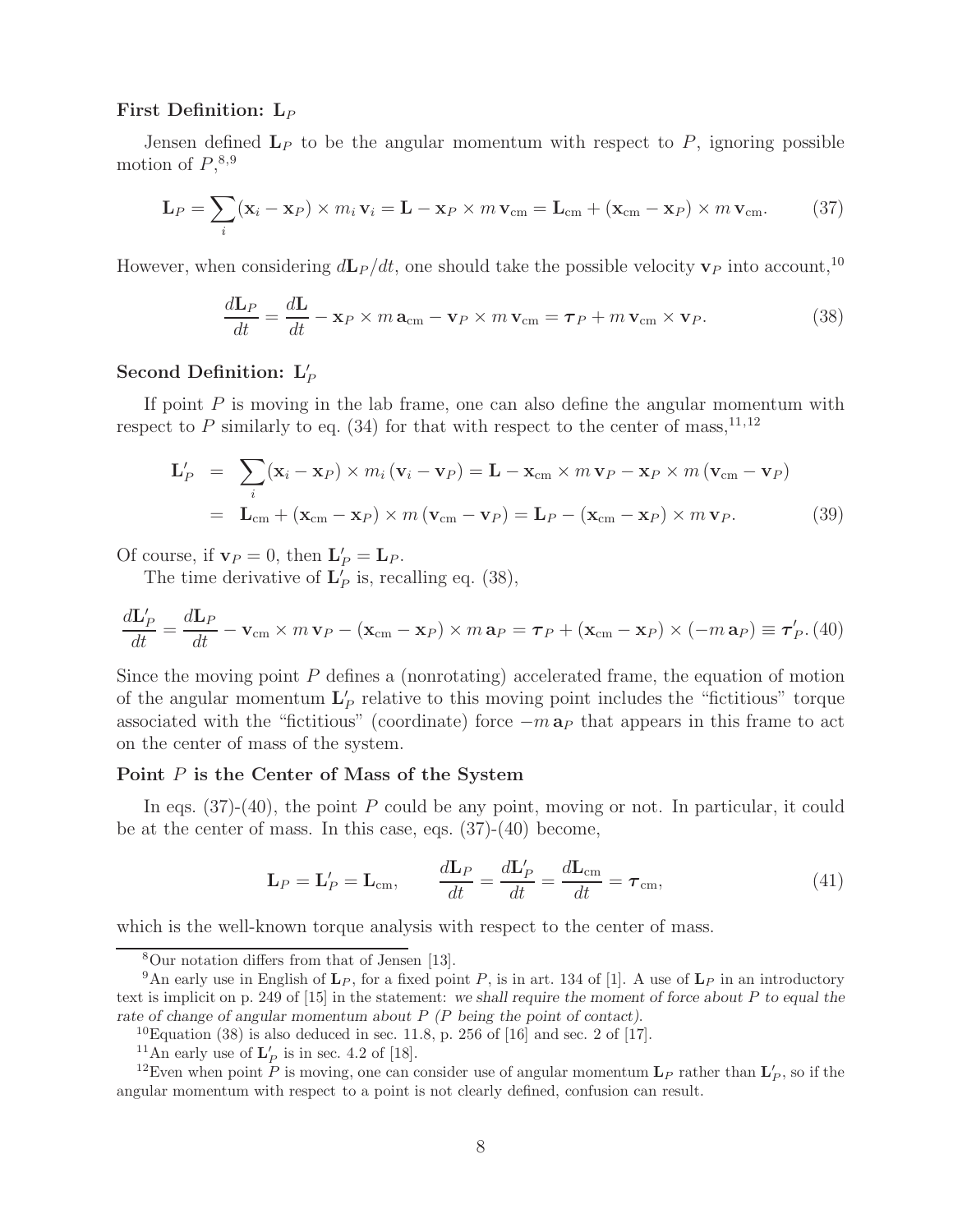Of course, computation of the torque  $\tau_{\rm cm}$  requires knowledge of the forces that do not act on the center of mass, such as possible contact forces between the moving body and a surface at rest (or with known motion) in the (inertial) lab frame.

#### P **is the Point of Contact between the Moving Body and a "Known" Surface**

Following Jensen  $[13]$ , we now consider point P to be at the point of contact between a moving (rigid) body of constant mass m and a surface in the lab frame that is either at rest or has known motion.13,14

A motivation for consideration of the point of contact is that computation the torque *τ <sup>P</sup>* does not require knowledge of the contact force **F***<sup>P</sup>* .

In general, the moving body slides with respect to the "known" surface (as in the example of the sliding ladder), but if the motion also includes rolling (with a nonzero radius of curvature of rolling) then different points on the body are in contact with the "known" surface at different times. *That is, the following methods are not restricted to rolling (as implied in [13]).*

If the moving (rigid) body rolls without slipping about a point P of contact on a "known" surface, then the instantaneous motion is rigid-body rotation about the axis through P parallel to the angular velocity vector  $\omega$ , and we can write the angular momenta as,

$$
\mathbf{L}_P = I_P \boldsymbol{\omega}, \qquad \mathbf{L}'_P = I_P \boldsymbol{\omega} - (\mathbf{x}_{cm} - \mathbf{x}_P) \times m \mathbf{v}_P.
$$
 (42)

If slipping occurs at the point of contact, these simpler forms do not hold.<sup>15</sup>

### **A.1 Method 1. Use L**<sup>P</sup> **for** P **on a "Known" Surface**

The first method suggested by Jensen [13] considers point  $P$  on the surface whose motion is known in the lab frame, and uses the angular momentum  $L<sub>P</sub>$  of eq. (37) even though point P moves on that surface.

We now apply this method to the sliding-ladder problem for point  $C$  in the figure on p. 1. The coordinates and velocities of point  $C$ , and of the center of mass of the ladder, are,

$$
\mathbf{x}_{\text{cm}} = (l\sin\theta, l\cos\theta), \qquad \mathbf{v}_{\text{cm}} = (l\dot{\theta}\cos\theta, -l\dot{\theta}\sin\theta), \qquad (43)
$$

$$
\mathbf{x}_C = (0, 2l\cos\theta), \qquad \qquad \mathbf{v}_C = \left(0, -2l\,\dot{\theta}\sin\theta\right), \qquad (44)
$$

$$
\mathbf{x}_{cm} - \mathbf{x}_{C} = (l\sin\theta, -l\cos\theta), \qquad \mathbf{v}_{cm} - \mathbf{x}_{C} = (l\dot{\theta}\cos\theta, l\dot{\theta}\sin\theta), \qquad (45)
$$

$$
(\mathbf{x}_{cm} - \mathbf{x}_{C}) \times \mathbf{v}_{cm} = l^{2} \dot{\theta} \left( \cos^{2} \theta - \sin^{2} \theta \right) \hat{\mathbf{z}}, \tag{46}
$$

$$
(\mathbf{x}_{cm} - \mathbf{x}_{C}) \times (\mathbf{v}_{cm} - \mathbf{v}_{C}) = l^{2} \dot{\theta} \hat{\mathbf{z}},
$$
 (47)

$$
\mathbf{v}_{\rm cm} \times \mathbf{v}_C = -2l^2 \dot{\theta}^2 \cos \theta \sin \theta \,\hat{\mathbf{z}}.\tag{48}
$$

<sup>&</sup>lt;sup>13</sup>The formalism of this Appendix so far applies to, for example, "variable-mass" problems in which the system includes a rigid body whose mass varies with time.

 $14$ Jensen did not consider examples such as  $[19, 20, 21]$  in which a second rigid body moves in contact with the first, and the motion of both bodies is to be determined.

<sup>&</sup>lt;sup>15</sup>The notes in Table I of  $[13]$  appear to be for the case of rolling without slipping.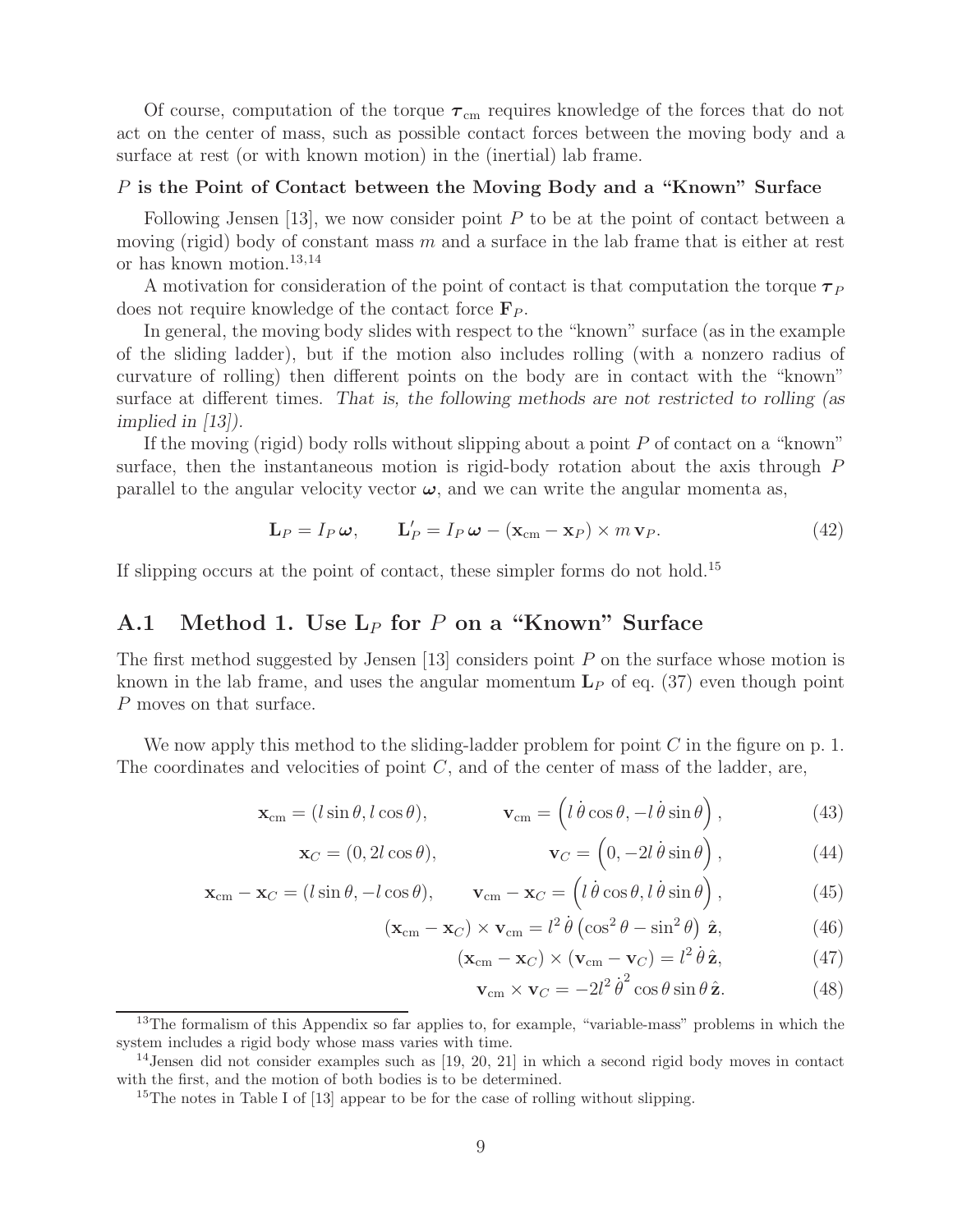According to eqs. (37) and (46), the angular momentum  $\mathbf{L}_C$  is, <sup>16</sup>

$$
\mathbf{L}_C = \mathbf{L}_{cm} + (\mathbf{x}_{cm} - \mathbf{x}_P) \times m \mathbf{v}_{cm} = \frac{m l^2 \dot{\theta}}{3} \hat{\mathbf{z}} + d^2 \dot{\theta} (\cos^2 \theta - \sin^2 \theta) \hat{\mathbf{z}}, \tag{49}
$$

which does not equal,

$$
I_C \omega = I_C \dot{\theta} \hat{\mathbf{z}} = \frac{4m l^2 \dot{\theta}}{3} \hat{\mathbf{z}},
$$
\n(50)

recalling eq. (13).

The torque  $\tau_C = \tau_C \hat{\mathbf{z}}$  about point C was given in eq. (22),

$$
\tau_C = -m \, g \, l \sin \theta + 2F_f \, l \sin \theta = m \, g \, l \sin \theta - 2m \, l^2 \, \ddot{\theta} \sin^2 \theta - 2m \, l^2 \, \dot{\theta}^2 \cos \theta \sin \theta,\qquad(51)
$$

so the *z*-component of  $\tilde{\tau}_C$  of eq. (38) is, recalling eq. (48),

$$
\tilde{\tau}_C = \tau_C - 2ml^2 \cos\theta \sin\theta \dot{\theta}^2 = mg l \sin\theta - 2ml^2 \ddot{\theta} \sin^2\theta - 4ml^2 \dot{\theta}^2 \cos\theta \sin\theta. \tag{52}
$$

The torque analysis about point  $C$  according to eq. (38) is then,

$$
\frac{dL_C}{dt} = \frac{m l^2 \ddot{\theta}}{3} + m l^2 \ddot{\theta} \left( \cos^2 \theta - \sin^2 \theta \right) - 4m l^2 \dot{\theta}^2 \cos \theta \sin \theta
$$

$$
= m g l \sin \theta - 2m l^2 \ddot{\theta} \sin^2 \theta - 4m l^2 \dot{\theta}^2 \cos \theta \sin \theta \tag{53}
$$

$$
\frac{4m\,l^2\,\ddot{\theta}}{3} = m\,g\,l\sin\theta,\tag{54}
$$

which agrees with the equation of motion  $(5).^{17}$ 

### **A.2 Method 2. Use L**<sup>P</sup> **for** P **on the Moving Body**

This author cannot see any difference at the moment, say time  $t$ , when the body and the surface are in contact at point  $P$  if one considers  $P$  to be on the surface or on the body, separated by an infinitesimal difference. It is true that after a finite time interval the location of point  $P$  is different in these two cases, but the analysis of the motion of the system is based only on infinitesimal time differences dt from t.

Line 2 of Table I of [13] claims that the angular momentum  $L<sub>P</sub>$  is different for Methods 1 and 2, but this author cannot understand why this could be so.

In examples like the sliding ladder, where the radius of curvature of "rolling" is zero, the history of the point of contact on the moving body and on the "known" surface are identical, and there can be no difference between methods 1 and 2.

<sup>&</sup>lt;sup>16</sup>The  $\mathbf{L}_C$  of sec. 2.4 above is  $\mathbf{L}_C'$  in the notation of this Appendix, as discussed further in sec. A.3 below. <sup>17</sup>The author does not agree with the claim in [13] that this method provides the simplest derivation of the equation of motion.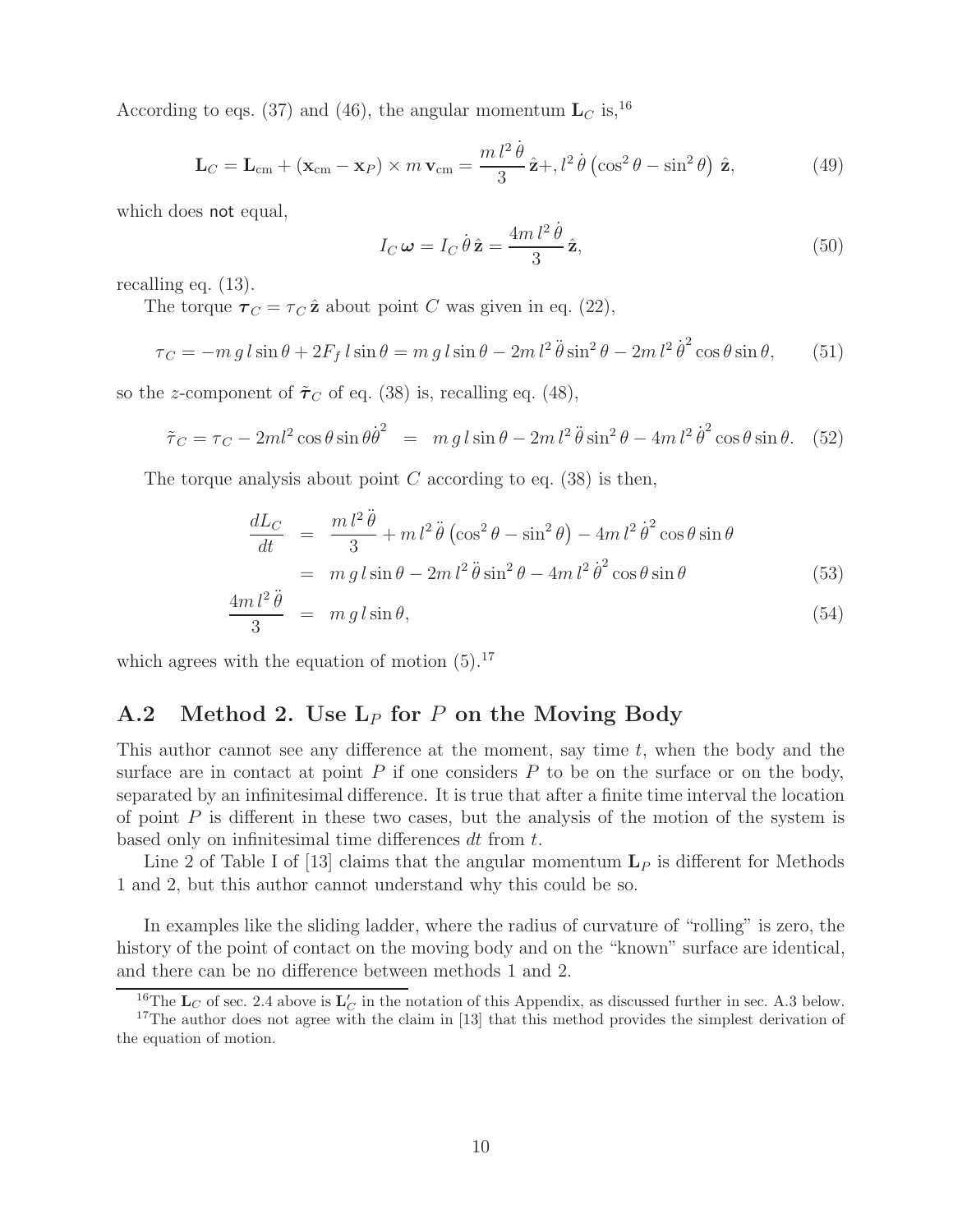# **A.3 Method 3. Use L** <sup>P</sup> **for** P **on a "Known" Surface**

Jensen's method 3 considers the angular momentum  $\mathbf{L}'_P$  of eq. (39), taken relative to the moving point  $P$  of contact of the moving body with the "known" surface, taking point  $P$  to lie on the "known" surface rather than on the moving body.

Applying method 3 to point  $C$  in the sliding-ladder problem, we have that, according to eq.  $(39)$ , and recalling eqs.  $(13)$  and  $(47)$ , <sup>18</sup>

$$
\mathbf{L}'_P = \mathbf{L}_{\rm cm} + (\mathbf{x}_{\rm cm} - \mathbf{x}_P) \times m (\mathbf{v}_{\rm cm} - \mathbf{v}_P) = \frac{m l^2 \dot{\theta}}{3} \hat{\mathbf{z}} + m l^2 \dot{\theta} \hat{\mathbf{z}} = \frac{4m l^2 \dot{\theta}}{3} \hat{\mathbf{z}} = I_C \boldsymbol{\omega}. (55)
$$

Then, recalling equation of motion (40) for  $\mathbf{L}'_P$ , we see that Jensen's method 3 is the same as that used in sec. 2.4 above, and so leads to the equation of motion (5) for the sliding ladder.

# $\mathbf{A.4}$  Method 4. Use  $\mathbf{L}'_P$  for  $P$  on the Moving Body

In case the motion of the moving body involves rolling (with nonzero radius of curvature) on the "known" surface, the acceleration  $a<sub>P</sub>$  of the point of contact is, in general, different for the point of contact on the "known" surface and for that on the rolling body. Then, method 4 is different from method 3.

However, in examples like the sliding ladder, where the radius of curvature of "rolling" is zero, the history of the point of contact on the moving body and on the "known" surface are identical, and there can be no difference between methods 3 and 4.

Hence, method 4, when applied to the sliding ladder, also yields the equation of motion (5).

### **A.5 Method 5. Nominal Use of L**<sup>P</sup> **for** P **at Rest in the Lab Frame**

Jensen's method 5 follows discussion by Hu in [22] that considered the point of contact P at some time between a rigid body that rolls without slipping and a "known" surface at rest in the (inertial) lab frame, and regarded that point as fixed in the lab frame.

Hu considered the angular momentum  $L_P$  of our eq. (37) relative to the fixed point  $P^{19}$ . However, it is not, in general, correct to suppose that since  $\mathbf{L}_P = I_P \boldsymbol{\omega}$ , eq. (38) reduces to  $I_P \ddot{\omega} = \tau_P$ , although this happens to be valid if the body has a symmetry axis.

Instead, Hu [22] took the time derivative of eq.  $(37)$  with  $\mathbf{v}_P = 0$ , and used eq.  $(36)$ ,

$$
\frac{d\mathbf{L}_P}{dt} = \frac{d\mathbf{L}}{dt} - \mathbf{x}_P \times m \,\mathbf{a}_{\text{cm}} = \boldsymbol{\tau} - \mathbf{x}_P \times m \,\mathbf{a}_{\text{cm}} = \boldsymbol{\tau}_P \tag{56}
$$

$$
= \frac{d\mathbf{L}_{\rm cm}}{dt} + (\mathbf{x}_{\rm cm} - \mathbf{x}_P) \times m \, \mathbf{a}_{\rm cm},\tag{57}
$$

$$
\frac{d\mathbf{L}_{\text{cm}}}{dt} = I_{\text{cm}}\dot{\boldsymbol{\omega}} = \boldsymbol{\tau}_P + (\mathbf{x}_{\text{cm}} - \mathbf{x}_P) \times (-m\,\mathbf{a}_{\text{cm}}) = \boldsymbol{\tau}_{\text{cm}},\tag{58}
$$

<sup>18</sup>The result (55) is not consistent with the Note in line 3 of Table I of [13]), which Notes were presented without justification.

<sup>19</sup>For a fixed point *P*, **L**<sub>*P*</sub> equals **L**<sup>'</sup><sub>*P*</sub> of eq. (39).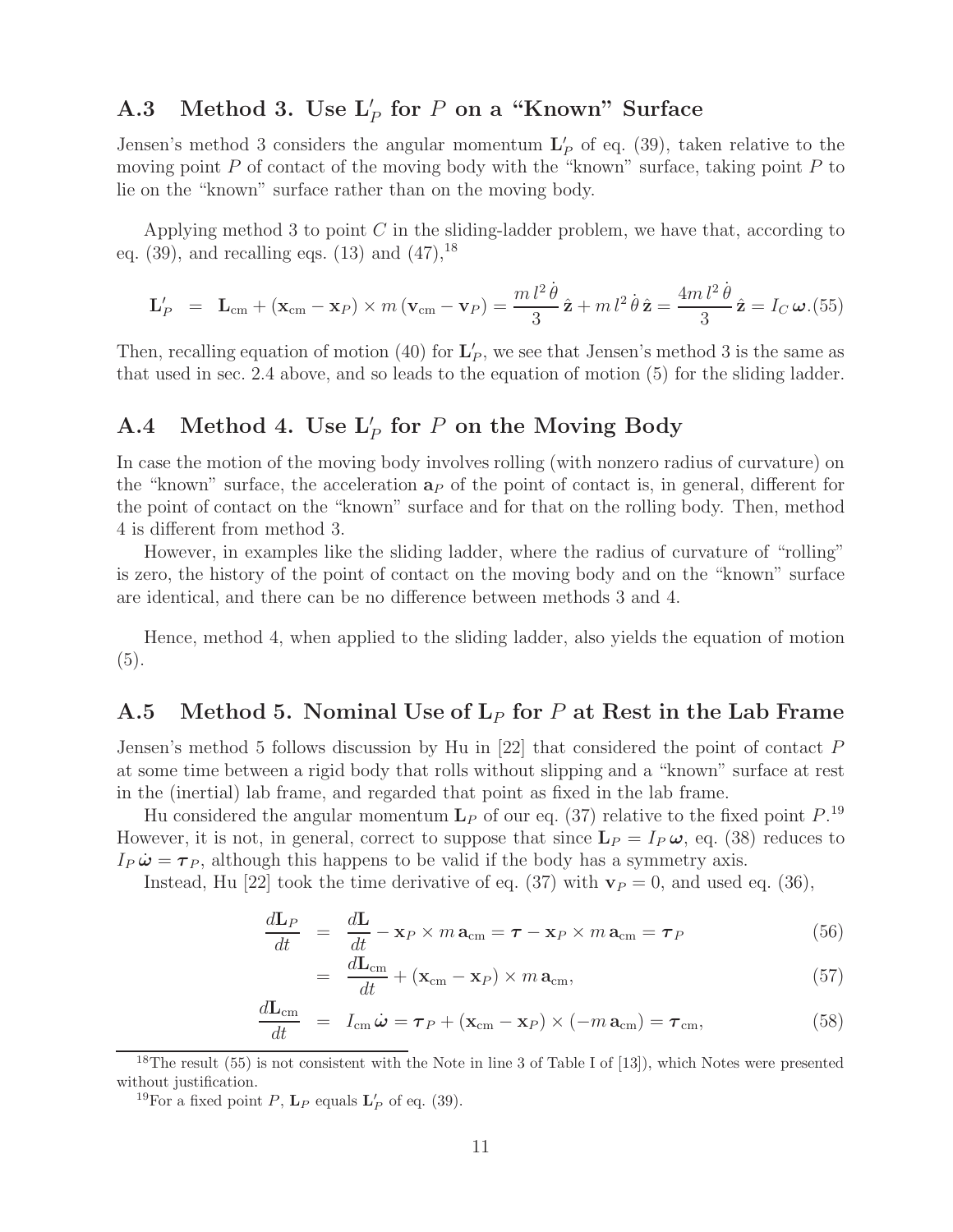Our eq. (58) corresponds to eq. (2) of [22], and indicates the close relation between Hu's method (in the form (56),  $d\mathbf{L}_P/dt = \boldsymbol{\tau}_P$ ) and the torque analysis (41) with respect to the (moving) center of mass. That is, Hu's method in the form (58) requires knowledge of the contact force  $\mathbf{F}_P$ , and so is not entirely in the spirit of Jensen's catalog of torque analyses.<sup>20</sup>

For the sliding-ladder problem, Jensen's Method 5, in the form (58) nominally about point C, is actually the analysis about point B, the center of mass, given in sec. 2.3 above, which of course led to the equation of motion (5).

We can also use eq. (56), noting that point A is the origin, so  $\mathbf{L} = \mathbf{L}_A = -\frac{2}{3}m l \dot{\theta}$ ,

$$
\frac{d\mathbf{L}_C}{dt} = \frac{d\mathbf{L}_A}{dt} - \mathbf{x}_C \times m \,\mathbf{a}_{\text{cm}} = \boldsymbol{\tau}_C,\tag{59}
$$

$$
-\frac{2m l^2 \ddot{\theta}}{3} - (0, 2l \cos \theta, 0) \times (m a_x, m a_y, 0)|_z = 2l \sin \theta F_f - mg l \sin \theta, \tag{60}
$$

$$
-\frac{2m\,l^2\,\ddot{\theta}}{3} + 2m\,l\,a_x\cos\theta = 2m\,l\,\sin\theta\,\left(g - l\sin\theta\,\ddot{\theta} - l\cos\theta\,\dot{\theta}^2\right) - mg\,l\sin\theta,\tag{61}
$$

$$
-\frac{2m l^2 \ddot{\theta}}{3} + 2m l^2 \cos^2 \theta \ddot{\theta} - 2m l^2 \cos \theta \sin \theta \dot{\theta}^2 = m l g \sin \theta - m l \sin^2 \theta \ddot{\theta} - m l \cos \theta \sin \theta \dot{\theta}^2, (62)
$$

$$
\frac{4m\,l^2\,\ddot{\theta}}{3} = m\,l\,g\sin\theta,\tag{63}
$$

as previously found in eq. (5). However, this analysis is only a small variant of that given about point A in sec. 2.2 above, as  $\boldsymbol{\tau}_A = \boldsymbol{\tau}_C + \mathbf{x}_C \times m \, \mathbf{a}_{\text{cm}}$ .

#### **A.6 Comments**

It appears to this author that only three of the five methods in [13] are distinct for problems with zero radius of curvature for rolling. Only Method 1 provides an alternative torque analysis to those given in sec. 2, should such be desired.

# **B Appendix: Chap. 8 of Milne's** *Vectorial Mechanics*

In this Appendix we transcribe Chap. 8 of [23] (1948), which showed an early awareness of the two definitions  $(37)$  and  $(39)$  of angular momentum with respect to a point P, into the notation of Appendix A above.

A difficulty in reading chap. 8 of  $[23]$  is that Milne used the symbol O to mean either the fixed origin or a moving point.

<sup>&</sup>lt;sup>20</sup>A possible merit of eq. (58) is that it shows the torque  $\tau_{\rm cm}$  about the center of mass to be the sum of the torque  $\tau_P$  about the point of contact and an "effective" torque about this point in which an "effective" force  $-m\mathbf{a}_{cm}$  acts on the center of mass.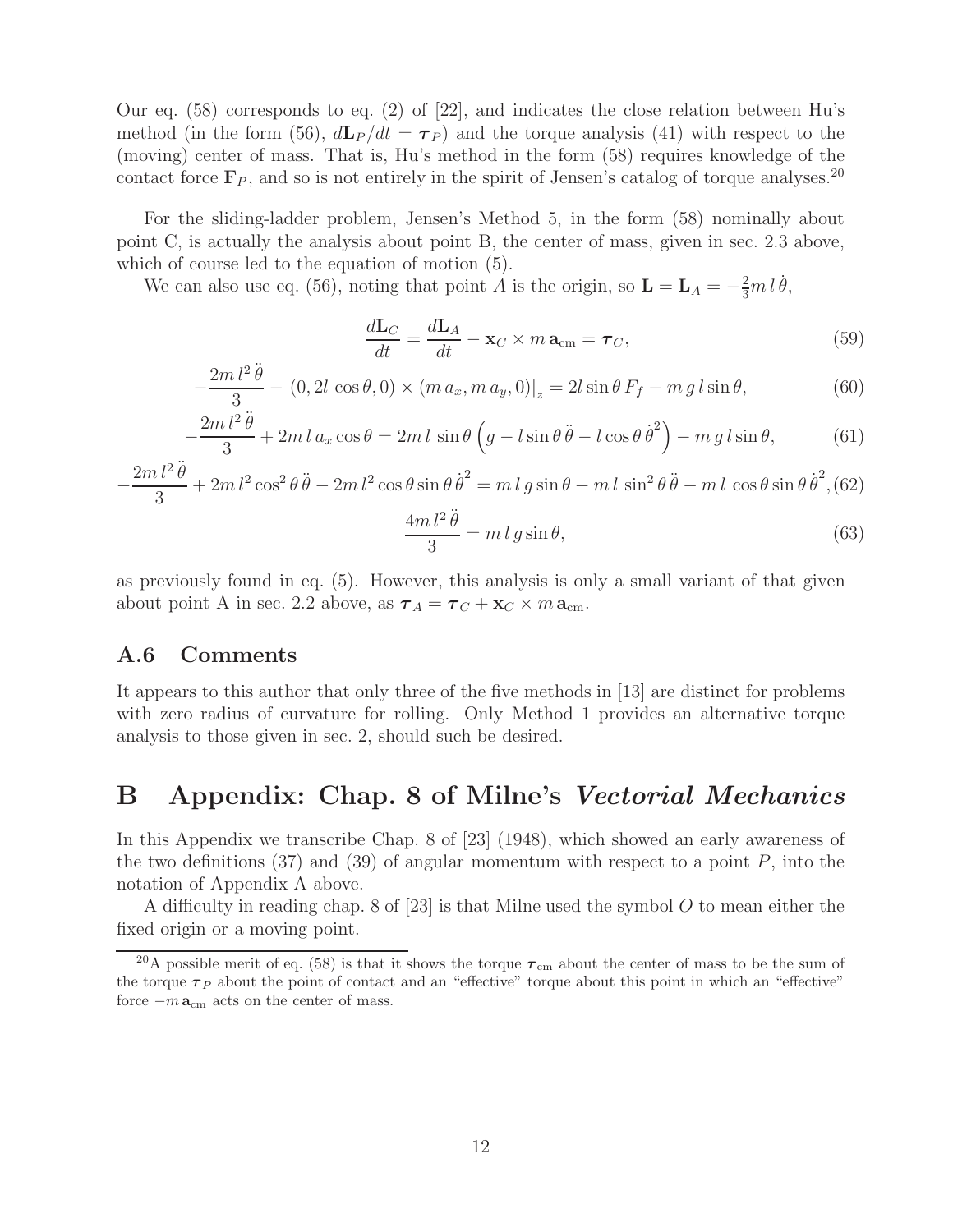### **B.1 Sec. 295. The Momentum of a System of Particles**

While Milne used the symbol **L** to mean the total momentum of a system of particles, we use this symbol for angular momentum. And, we write **P** for the total momentum of a system,

$$
m = \sum_{i} m_i, \qquad \text{Milne:} \quad \sum m, \tag{64}
$$

$$
\mathbf{P} = \sum_{i} m_i \frac{d\mathbf{x}_i}{dt} = \sum_{i} m_i \dot{\mathbf{x}}_i = \sum_{i} m_i \mathbf{v}_i \quad \text{Milne :} \quad \mathbf{L} = \sum_{i} m \dot{\mathbf{r}}, \tag{65}
$$

$$
\mathbf{L} = \sum_{i} \mathbf{x}_{i} \times m_{i} \mathbf{v}_{i}, \qquad \text{Milne}: \ \mathbf{H}(O) = \sum_{i} \mathbf{r} \wedge m \dot{\mathbf{r}}. \tag{66}
$$

That is, in sec. 295 of [23], symbol O refers to the origin of coordinates in an inertial frame. Note also that Milne used the wedge symbol ∧ for the vector cross product, whereas we use the symbol  $\times$ .

### **B.2 Sec. 296. Equations of Motion**

Milne used the symbol **P** for the force vector that we write as  $\mathbf{F}$ , and used **R** to mean the total force on a system. Milne used the symbol **Γ** for torque, whereas we use the symbol *τ*,

$$
\mathbf{F} = \sum_{i} \mathbf{F}_{i} = \frac{d\mathbf{P}}{dt} = \sum_{i} m_{i} \ddot{\mathbf{x}}_{i} = m \, \mathbf{a}_{cm}, \qquad \text{Milne :} \qquad \mathbf{R} = \sum \mathbf{P} = \frac{d\mathbf{L}}{dt} = \sum m \, \ddot{\mathbf{r}}_{i} (67)
$$

$$
\tau = \sum_{i} \mathbf{x}_{i} \times \mathbf{F}_{i}, \qquad \text{Milne :} \qquad \Gamma(O) = \sum_{i} \mathbf{r} \wedge \ddot{\mathbf{r}}, \tag{68}
$$

$$
\frac{d\mathbf{L}}{dt} = \boldsymbol{\tau}, \qquad \text{Milne :} \qquad \frac{d\mathbf{H}(O)}{dt} = \boldsymbol{\Gamma}(O). \tag{69}
$$

In sec. 296, Milne described  $O$  as "any fixed point", but the above transcription interprets O as the (fixed) origin.

### **B.3 Sec. 297. Principles of Linear and Angular Momentum**

$$
\mathbf{F} = 0 \Rightarrow \mathbf{P} = \text{const}, \qquad \text{Milne}: \qquad \mathbf{R} = 0 \Rightarrow \mathbf{L} = \text{const}, \tag{70}
$$

$$
\tau = 0 \Rightarrow L = \text{const}, \qquad \text{Milne}: \qquad \Gamma(O) = 0 \Rightarrow \mathbf{H}(O) = \text{const.} \tag{71}
$$

#### **B.4 Sec. 298. Motion of the Centre of Mass**

In sec. 298 Milne defined the position of the center of mass with respect to the origin as  $\bar{r}$ ,

$$
m\,\mathbf{x}_{\rm cm} = \sum_{i} m_i\,\mathbf{x}_i, \qquad \text{Milne :} \qquad M\,\bar{\mathbf{r}} = \sum m\,\mathbf{r}, \tag{72}
$$

$$
\mathbf{P} = m\,\dot{\mathbf{r}}_{\rm cm} = m\,\mathbf{v}_{\rm cm}, \qquad \text{Milne}: \qquad \mathbf{L} = M\,\dot{\mathbf{r}}, \tag{73}
$$

$$
\mathbf{F} = m\ddot{\mathbf{r}}_{\rm cm} = m\,\mathbf{a}_{\rm cm}, \qquad \text{Milne}: \qquad \mathbf{R} = M\ddot{\mathbf{r}}.\tag{74}
$$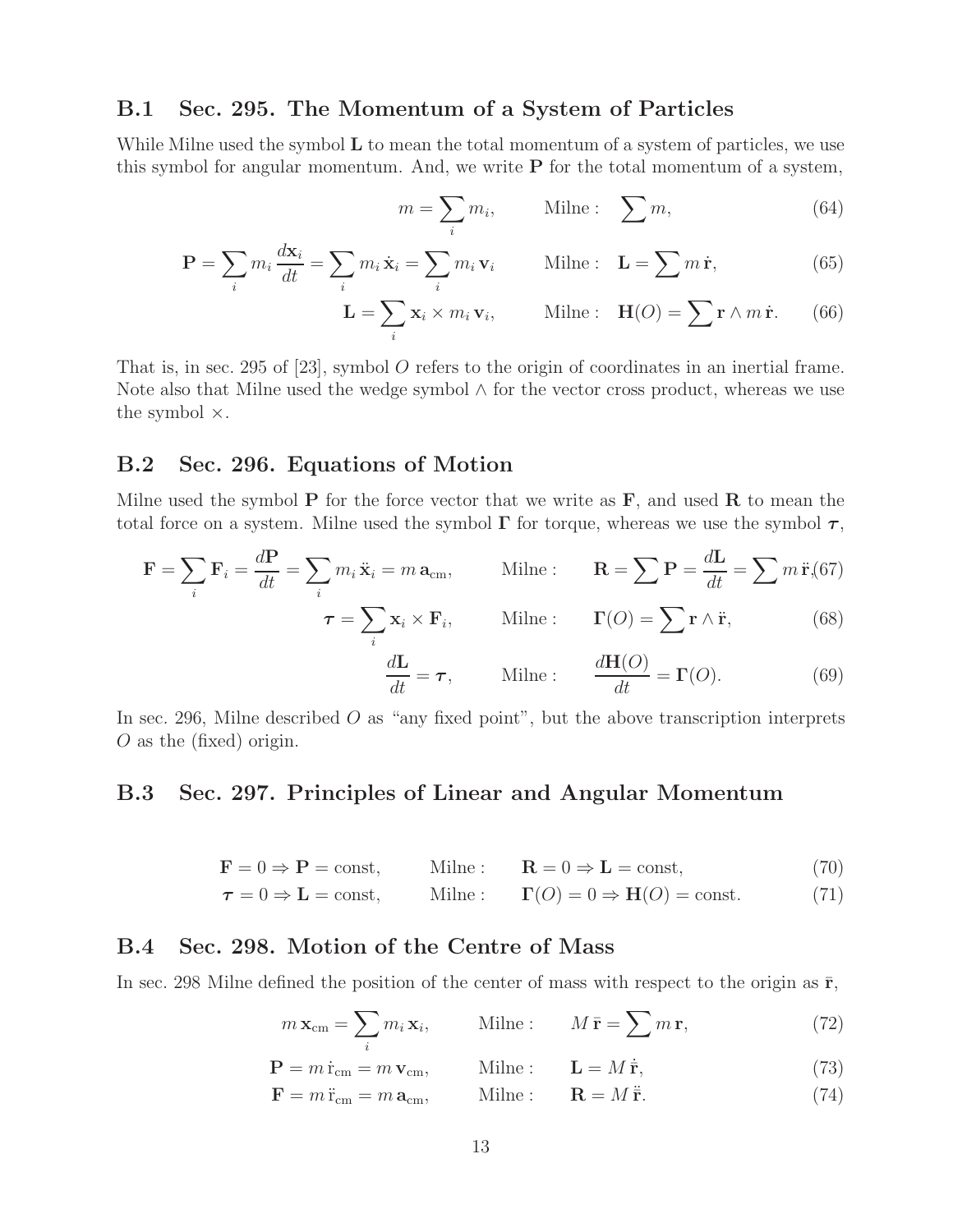### **B.5 Sec. 300. Determination of the Angular Momentum about the Origin in Terms of That about Some Other Point** P

This section can be hard to follow in that Milne abruptly redefined the origin to be at  $O'$ , and used symbol O to represent some other point. Then, he considered a particle that he called P at some other point.

In our notation, Milne's  $O$  is written as  $P$ , and the particle is at position  $\mathbf{x}_i$  with respect to the origin.



$$
\mathbf{x}_i = \mathbf{x}_P + (\mathbf{x}_i - \mathbf{x}_P), \quad \text{Milne}: \quad \mathbf{r}' = \mathbf{r}_0 + \mathbf{r}, \tag{75}
$$

$$
\mathbf{L} = \sum_{i} \mathbf{x}_{i} \times m_{i} \mathbf{v}_{i}, \quad \text{Milne:} \quad \mathbf{H}(O') = \sum_{i} \mathbf{r}' \wedge m \mathbf{v}, \quad (76)
$$

$$
\mathbf{L}_P = \sum_i (\mathbf{x}_i - \mathbf{x}_P) \times m_i \mathbf{v}_i, \quad \text{Milne:} \quad \mathbf{H}(O) = \sum \mathbf{r} \wedge m \mathbf{v}, \quad (77)
$$

$$
\mathbf{L} = \mathbf{L}_P + \mathbf{x}_P \times \sum_i m_i \mathbf{v}_i = \mathbf{L}_P + \mathbf{x}_P \times m \mathbf{v}_{\text{cm}}, \quad \text{Milne}: \quad \mathbf{H}(O') = \mathbf{H}(O) + \mathbf{r}_0 \wedge \mathbf{L}, (78)
$$

$$
\mathbf{L} = \mathbf{L}_{\text{cm}} + \mathbf{x}_{\text{cm}} \times m \mathbf{v}_{\text{cm}}, \quad \text{Milne}: \quad \mathbf{H}(O') = \mathbf{H}(C) + \bar{\mathbf{r}} \wedge \mathbf{L}. (79)
$$

Note that eq. (77) is the same as eq. (37) of Appendix A above.

#### **B.6 Sec. 301. Angular Momentum about a Moving Point**

In sec. 301, Milne's O became a moving reference point, called  $P$  in the notation of Appendix A above. Also, vector  $\bar{\mathbf{r}}$  of sec. 298 was redefined to be the position of the center of mass with respect to his point  $O = \text{our point } P$ ,

$$
\mathbf{x}_{cm} - \mathbf{x}_P, \qquad \text{Milne}: \quad \bar{\mathbf{r}}, \tag{80}
$$

$$
\mathbf{v}_P, \qquad \text{Milne}: \quad \mathbf{V}, \tag{81}
$$

$$
\mathbf{v}_i = \mathbf{v}_P + (\mathbf{v}_i - \mathbf{v}_P), \quad \text{Milne}: \quad \mathbf{v} = \mathbf{V} + \mathbf{v}', \tag{82}
$$

$$
\mathbf{L}_P = \mathbf{L}'_P + (\mathbf{x}_{cm} - \mathbf{x}_P) \times m \mathbf{v}_P, \quad \text{Milne}: \quad \mathbf{H}(O) = \mathbf{H}_r(O) + \bar{\mathbf{r}} \wedge M \mathbf{V}, \tag{83}
$$

That is, Milne's  $H_r(O)$  corresponds to  $L'_P$  of our eq. (39), the angular momentum with respect to a moving reference point.

Milne then noted that if the moving reference point is the center of mass, which he called point G, the two definitions of relative angular momentum, his  $H(O)$  and  $H_r(O)$ , our  $L_p$ and  $\mathbf{L}'_P$ , become the same,

$$
\mathbf{L}_{\text{cm}} = \mathbf{L}'_{\text{cm}}, \qquad \text{Milne}: \quad \mathbf{H}(G) = \mathbf{H}_r(G). \tag{84}
$$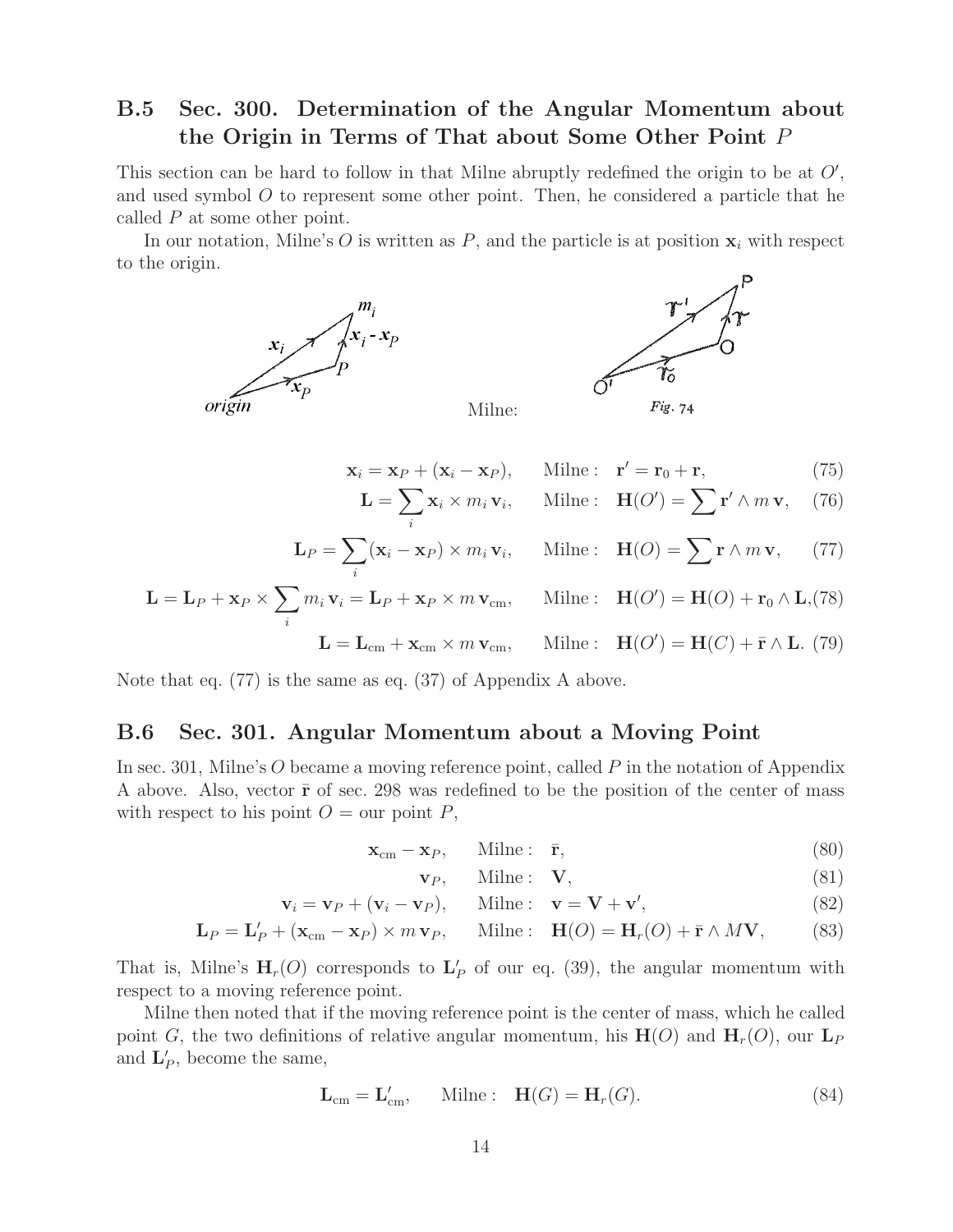### **B.7** Sec. 303. Rate of Change of  $H(O) = L_P$

Milne took the time derivative of our eq. (78) to find,

$$
\frac{d\mathbf{L}}{dt} = \frac{d\mathbf{L}_P}{dt} + \mathbf{v}_P \times m\,\mathbf{v}_{cm} + \mathbf{x}_P \times m\,\mathbf{a}_{cm},
$$
  
Milne : 
$$
\frac{d\mathbf{H}(O')}{dt} = \frac{d\mathbf{H}(O)}{dt} + \dot{\mathbf{r}}_0 \wedge \mathbf{L} + \mathbf{r}_0 \wedge \frac{d\mathbf{L}}{dt},
$$
 (85)

which is the same as the first form of our eq. (38).

Perhaps because of his redefinition of the origin  $O$  of secs. 295-299 to the  $O'$  of later sections, Milne did not relate  $d\mathbf{H}(O')/dt$  of sec. 303 to the torque about the origin, nor did he consider the torque  $\tau_P$  of our eq. (36) about the point P (= point O of sec. 303).

Instead, Milne remarked on the special case that his moving point O instantaneously coincides with the origin, O', at which time  $\mathbf{r}_0 = 0$  and  $\dot{\mathbf{r}}_0 = \mathbf{V}$ , such that eq. (85) becomes,

$$
\frac{d\mathbf{L}}{dt} = \frac{d\mathbf{L}_P}{dt}\bigg|_{\mathbf{x}_P = 0} + \mathbf{v}_P \times m\,\mathbf{v}_{\rm cm}, \quad \text{Milne :} \quad \frac{d\mathbf{H}(O')}{dt} = \frac{d\mathbf{H}(O)}{dt}\bigg|_{O = O'} + \mathbf{V} \wedge \mathbf{L}.
$$
 (86)

He then specialized this result even further, supposing that point  $O$  is the center of mass  $G$ ,

$$
\left. \frac{d\mathbf{L}}{dt} \right|_{\mathbf{x}_P = \mathbf{x}_{cm} = 0} = \left. \frac{d\mathbf{L}_{cm}}{dt} \right|_{\mathbf{x}_P = \mathbf{x}_{cm} = 0}, \quad \text{Milne :} \quad \left. \frac{d\mathbf{H}(G')}{dt} = \left. \frac{d\mathbf{H}(G)}{dt} \right|_{G = G'} \tag{87}
$$

Milne seemed to consider this rather trivial result so important that he devoted sec. 304 to further discussion of it.

## $\textbf{B.8} \quad \textbf{Sec. 305.} \text{ Rate of Change of } \textbf{H}_r(G) = \textbf{L}_{\text{cm}}^\prime$

Milne next recalled our eq. (84), which when used in eq. (87) implies the somewhat trivial relation,

$$
\left. \frac{d\mathbf{L}}{dt} \right|_{\mathbf{x}_{cm}=0} = \frac{d\mathbf{L}_{cm}'}{dt}, \quad \text{Milne :} \quad \frac{d\mathbf{H}(G')}{dt} = \frac{d\mathbf{H}_r(G)}{dt}.
$$
\n(88)

# **B.9** Sec. 306. Rate of Change of  $H_r(O) = L'_P$  when  $\mathbf{x}_P = 0$

In this section, Milne inserted our eq. (83) into our eq. (86) to obtain, when  $O = O'(x_P = 0)$ ,

$$
\frac{d\mathbf{L}}{dt} = \frac{d\mathbf{L}'_P}{dt}\bigg|_{\mathbf{x}_P=0} + \frac{d}{dt}[(\mathbf{x}_{cm} - \mathbf{x}_P) \times m \mathbf{v}_P] + \mathbf{v}_P \times m \mathbf{v}_{cm} = \frac{d\mathbf{L}'_P}{dt}\bigg|_{\mathbf{x}_P=0} + \mathbf{x}_{cm} \times m \frac{d\mathbf{v}_P}{dt},
$$
  
Milne : 
$$
\frac{d\mathbf{H}(O')}{dt} = \frac{d\mathbf{H}_r(O)}{dt}\bigg|_{O=O'} + \mathbf{V} \wedge \mathbf{L} + \frac{d}{dt}[\bar{\mathbf{r}} \wedge M \mathbf{V}]_{O=O'} = \frac{d\mathbf{H}_r(O)}{dt}\bigg|_{O=O'} + \bar{\mathbf{r}} \wedge M \frac{d\mathbf{V}}{dt}.
$$
(89)

This is as close as Milne came to our general relation (40), that could also have been written in the less insightful form,

$$
\frac{d\mathbf{L}'_P}{dt} = \frac{d\mathbf{L}}{dt} - \mathbf{x}_{cm} \times m \mathbf{a}_P + \mathbf{x}_P \times m (\mathbf{a}_P - \mathbf{a}_{cm}),
$$
\n(90)

which reduces to eq. (89) when  $\mathbf{x}_P = 0$ .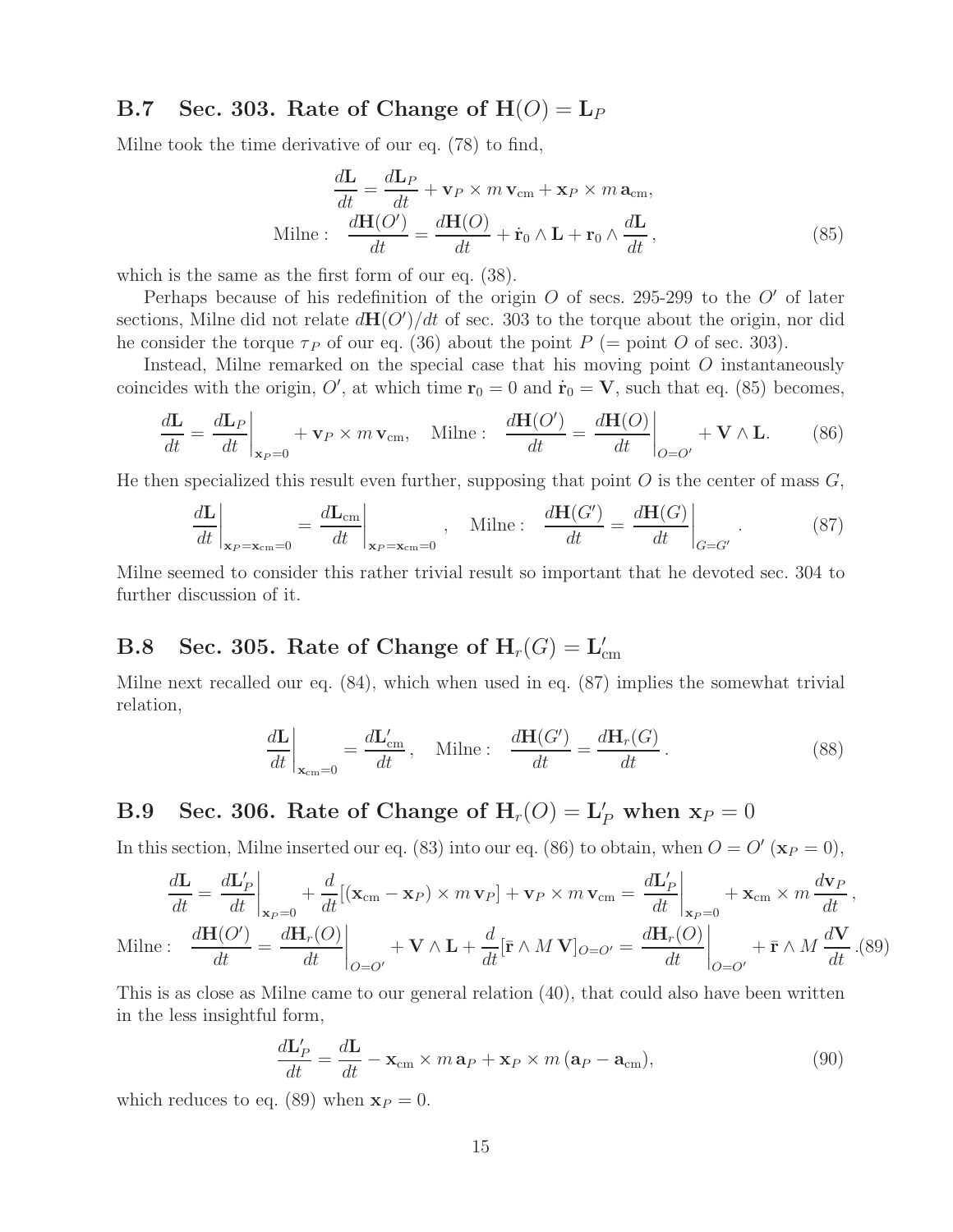### **B.10 Comments**

Despite the formal development of the two definitions of angular momentum about an arbitrary, and in general moving, point in Chap. 8 of [23], when Milne turned to specific examples in Chap. 15, he recommended (sec. 373) that the torque analyses be made with respect to the center of mass, or about a fixed point of the motion if that exists.

The author finds Milne's treatments of the specific examples to be noteworthy, and even rather entertaining as in the case of the "golfer's nemesis" in sec. 421 that considers a sphere which rolls without slipping inside a vertical cylinder, displaying a vertical oscillation such that a golf ball could roll down into the cup and then move back up and out!<sup>21</sup>

*Thanks to Amin Rezaeezadeh for e-discussions of this problem.*

# **References**

- [1] E.J. Routh, *The Elementary Part of a Treatise on the Dynamics of a System of Rigid Bodies*, 7th ed. (Macmillan, 1905), http://kirkmcd.princeton.edu/examples/mechanics/routh\_elementary\_rigid\_dynamics.pdf
- [2] G. Faucher, *Fixed points in torque-angular momentum relations*, Am. J. Phys. **51**, 758 (1983), http://kirkmcd.princeton.edu/examples/mechanics/faucher\_ajp\_51\_758\_83.pdf
- [3] F.C. Crawford, *Problem: Moments to Remember*, Am. J. Phys. **57**, 105, 177 (1989), http://kirkmcd.princeton.edu/examples/mechanics/crawford\_ajp\_57\_105\_89.pdf
- [4] C. Kacser, *Are deliberate mistakes a valid teaching tool?* Am. J. Phys. **57**, 583, 1063  $(1990)$ , http://kirkmcd.princeton.edu/examples/mechanics/kacser\_ajp\_57\_583\_89.pdf
- [5] F.R. Zypman, *Moments to remember—The conditions for equating torque and rate of change of angular momentum*, Am. J. Phys. **58**, 41 (1990), http://kirkmcd.princeton.edu/examples/mechanics/zypman\_ajp\_58\_41\_90.pdf
- [6] M.S. Tiersten, *Moments not to forget—The conditions for equating torque and rate of change of angular momentum about the instantaneous center*, Am. J. Phys. **59**, 733 (1991), http://kirkmcd.princeton.edu/examples/mechanics/tiersten\_ajp\_59\_733\_91.pdf
- [7] M.A. Illarramendi and T. del Rio Gaztelurrutia, *Moments to be cautious of—relative versus absolute angular momentum*, Eur. J. Phys. **16**, 249 (1995), http://kirkmcd.princeton.edu/examples/mechanics/illarramendi\_ejp\_16\_249\_95.pdf
- [8] L. Rodríguez V, *Torque and the rate of change of angular momentum at an arbitrary point*, Am. J. Phys. **71**, 1201 (2003), http://kirkmcd.princeton.edu/examples/mechanics/rodriguez\_ajp\_71\_1201\_03.pdf

<sup>&</sup>lt;sup>21</sup>The author has spent considerable effort discussing the "sphere of death"  $[24]$ , corresponding to the example of secs. 413-415 of Milne [23], but with a disk (motorcycle), rather than a sphere, that rolls without slipping inside the upper hemisphere of a fixed sphere.